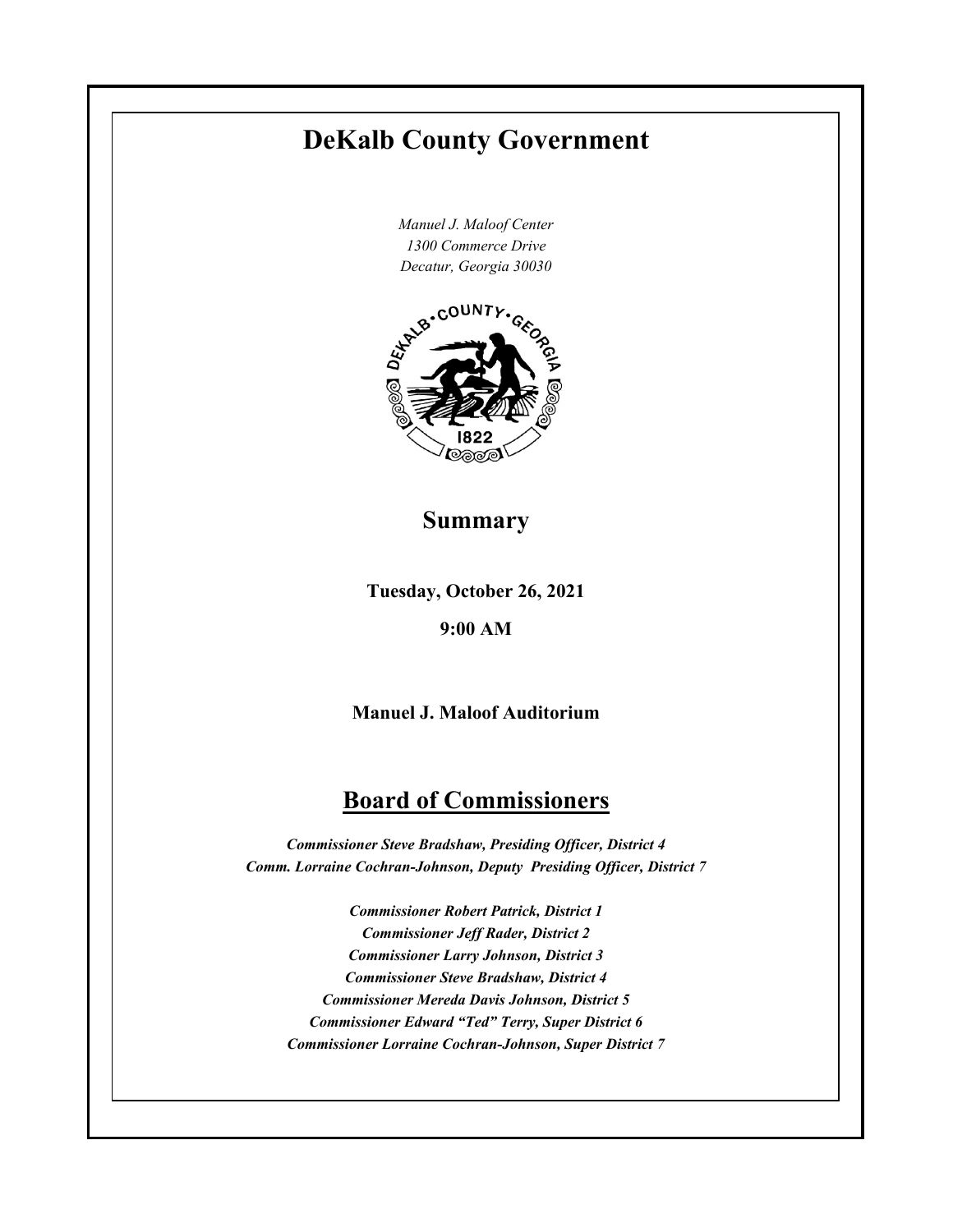**Administration:** Michael Thurmond, CEO, Zachary Williams, Executive Assistant/ Chief Operating Officer, Barbara Sanders-Norwood, County Clerk, Viviane Ernstes, County Attorney

*This meeting will be conducted via teleconference (Zoom). Simultaneous public access to the meeting will be available (1) via live stream on DCTV's webpage, and (2) on DCTVChannel23.TV. Public Comment may be submitted by sending an email no longer than one page to PublicComment@dekalbcountyga.gov which must be received between 9:00 a.m. and 10:00 a.m. on the day of the meeting. Only those emails received during the allotted time may be read aloud and broadcast. Emails received outside of the allotted time will be included in the Public Comments record for the next meeting after the receipt of those emails. The body of your email must include your first and last name, followed by your address. By submitting an email at any time for public comment, you agree to have your name, address, and email broadcast on the teleconference (Zoom) and entered in the record/minutes. Abusive, profane or derogatory language will not be permitted. The Public Comment segment will not exceed 30 minutes and individual emails will be read by the Clerk for no more than 3 minutes each. The County reserves the right, at the County's sole discretion, to (1) add your email to the record/minutes without reading any of it into the broadcast or (2) add your email to the record/minutes and read all or a portion of your email into the broadcast.*

## **A. INSPIRATIONAL**

Pastor Demetrius McCoy - World of Life Christian Church

## **PLEDGE OF ALLEGIANCE**

Commissioner Mereda Davis Johnson - District 5

## **B. PRESENTATIONS**

COVID-19 Response - Fulton-DeKalb Hospital Authority Update

## **C. COMMENTS FROM THE PUBLIC**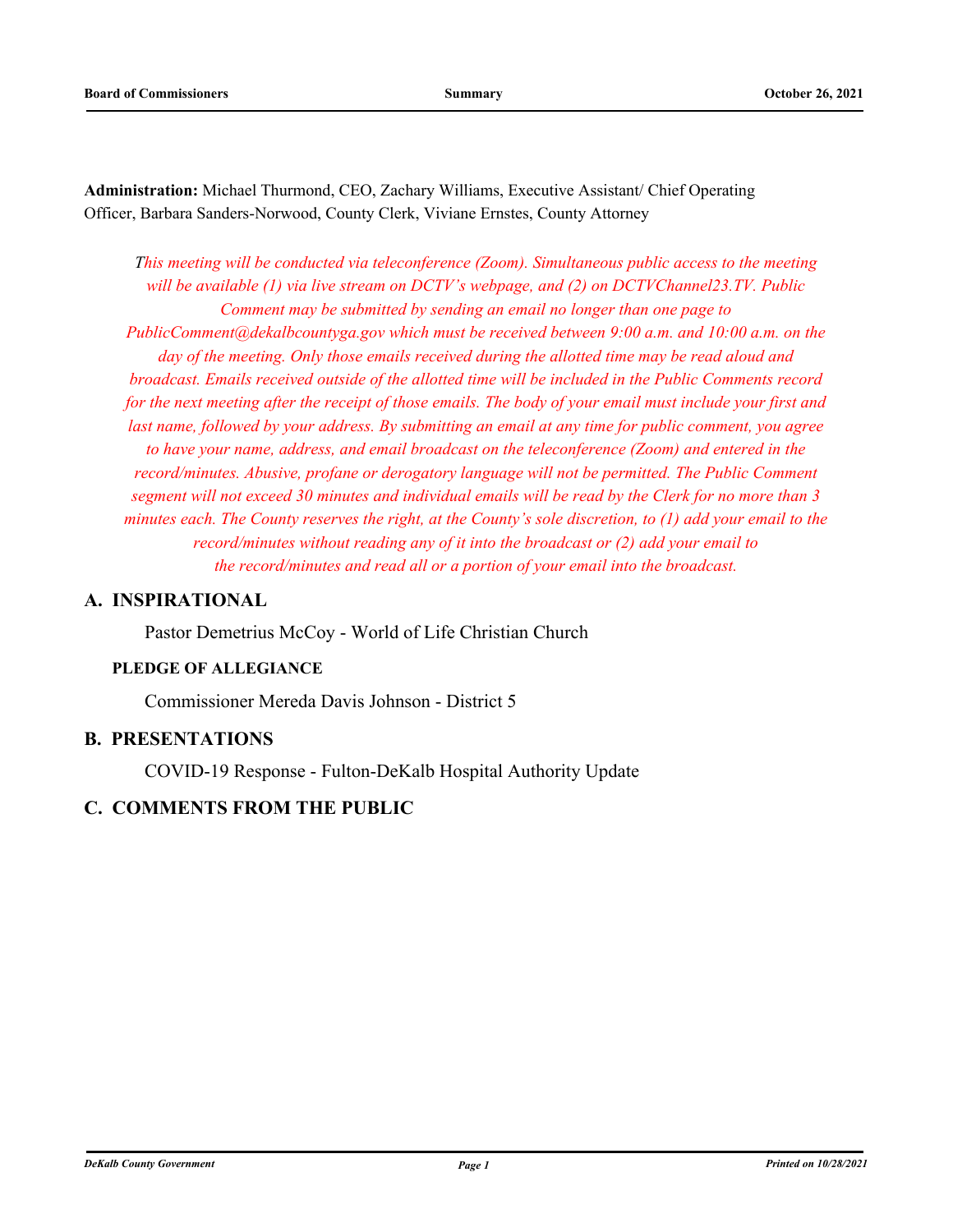*Public Comment may be submitted by sending an email no longer than one page to PublicComment@dekalbcountyga.gov which must be received between 9:00 a.m. and 10:00 a.m. on the day of the meeting. Only those emails received during the allotted time may be read aloud and broadcast. Emails received outside of the allotted time will be included in the Public Comments record for the next meeting after the receipt of those emails. The body of your email must include your first and last name, followed by your address. By submitting an email at any time for public comment, you agree to have your name, address, and email broadcast on the teleconference (Zoom) and entered in the record/minutes. Abusive, profane or derogatory language will not be permitted. The Public Comment segment will not exceed 30 minutes and individual emails will be read by the Clerk for no more than 3 minutes each. The County reserves the right, at the County's sole discretion, to (1) add your email to the record/minutes without reading any of it into the broadcast or (2) add your email to the record/minutes and read all or a portion of your email into the broadcast.*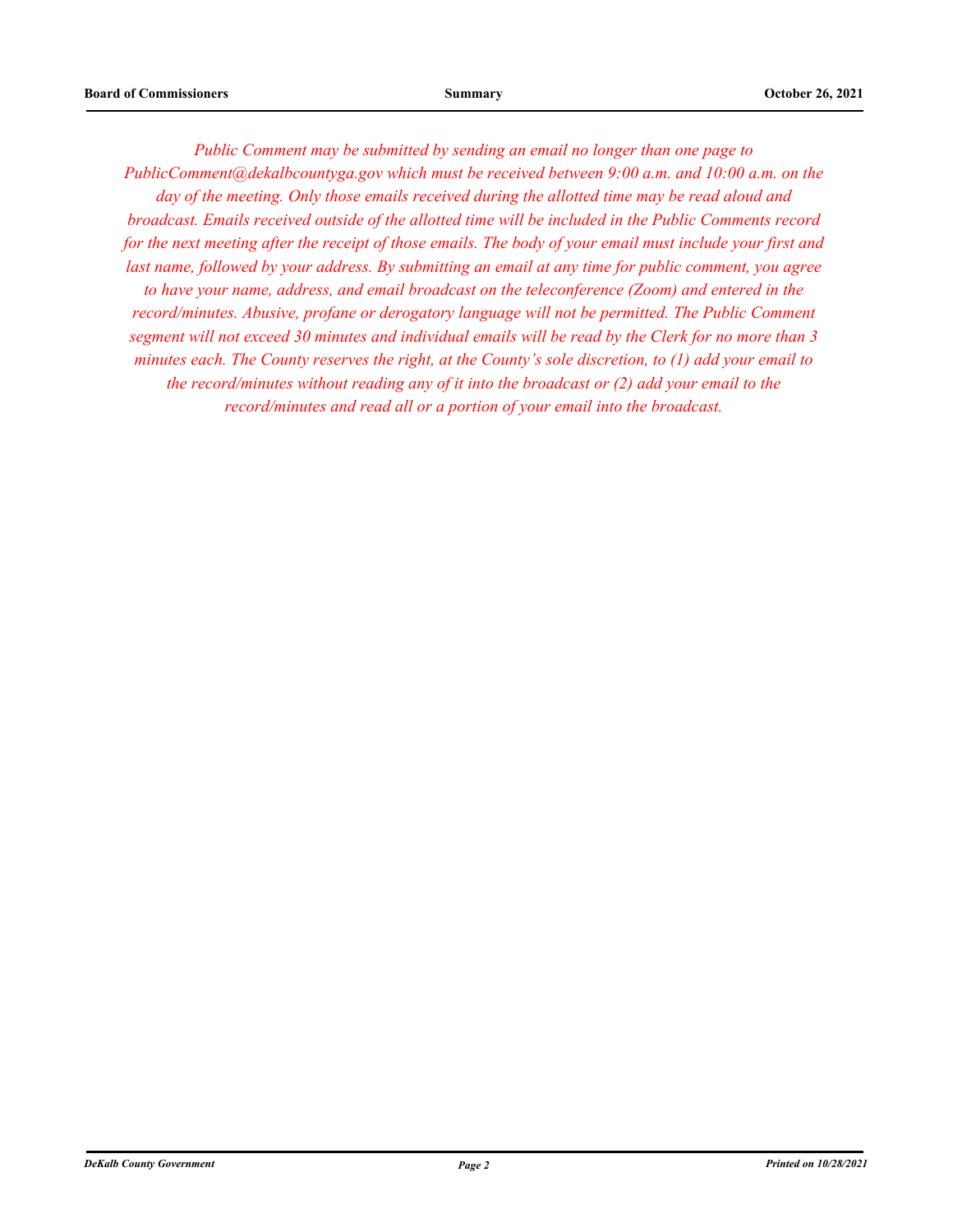1. Ed Williams, (No Address) - Good Morning Commissioners: I am a resident of DeKalb County and the chair of the Concerned Citizens for Effective Government. Citizens have a right to know how their tax money is being spent and how well you are performing your oversight duty in the name of the public. The county needs to revamp its law department with more attorneys who respect citizens' rights and the law. Can it be that the DeKalb County CEO, and commissioners, and the head of the Finance and Budget department did not receive a copy of the unreacted audit report? It certainly would not make any sense to give the CEO, commissioners, and department heads a redacted copy of the audit report. The audit report was stated to have been distributed to all department heads and the CEO and commissioners. What would be the purpose of the audit report if the was not provided to the CEO and commissioners, and the public? The county invoked a security risk exception and without any affidavit, evidence or proof regarding abstract claims redacted most of the document's findings and recommendations made by the audit officer and/or agency. The county failed to indicate the reasons for each of the redactions in the audit report and how these redactions are connected to security plans or compromise security against sabotage, criminal, or terroristic acts; The performance audit was prepared pursuant to DeKalb County, Georgia – Code Ordinances/Organizational Act Section 10A which states that "the annual report, in written or some other retrievable form, shall be made available to the public through the county website within ten days of submission to the commission." The Open Records Act states that "it shall be the duty of the agency having custody of a record to provide all other portions of a record for public inspection or copying". It further states that it should be the intent of the agency to disclose the much information as possible. It appears from reviewing the redacted document that most of the redactions were unwarranted, unreasonable, overly broad and arbitrarily selected to protect agency officials from being held accountable instead for security purposes. I do not believe that there was anything in the audit report that would have compromised security against sabotage or criminal or terrorist acts and the nondisclosure of which is necessary for the protection of life, safety, or public property. The Open Records Act was written to make government records accessible to the public and to shed sunshine on the operations of government and hold its officials accountable. The redaction of the audit report is inconsistent with the intent of the Open Records Act and the mission of the DeKalb County government. Thank You

2. Stephen Binney, (No address) Good Morning Commissioners, Do you know that Dekalb County spends money without your approval? According to the latest Maudlin and Jenkins audit, during the last year, Dekalb County wrote out checks to contractors at least 11 times before the Commission passed approval of the expenditures. Is this even legal? Is it just the failure of our county government to process Request For Proposals and Low Bid contracts? The county has also had to extend at least 6 current contracts that were up for renewal because the bidding process had not been completed yet. Is this laziness, incompetence, or something darker. Perhaps the lack of transparency in Dekalb County goes beyond the citizens and is now creeping it's way to include the commission. We are not paying you over \$60,000 a year to rubber stamp proposals after the money has already been sent out. The CEO and COO do not want or respect your potential input on these matters and I see no push back from the commission, only the acceptance of the status quo. The county's Outside Audit Department seems to be falling under the influence of Dekalb County

government. The Chief Audit Executive, John Green, retired in August following unresponsiveness by the county to the departments audit recommendations. Now the acting Chief Audit Executive is retiring at the end of November following the total redaction of the PII audit. Just a coincidence? Perhaps, but I think it deserves some close investigation by the Commission. Before you know it, our Outside Audit Department may not be outside any longer. In January the state will be drawing new borders for Dekalb Commission Districts. From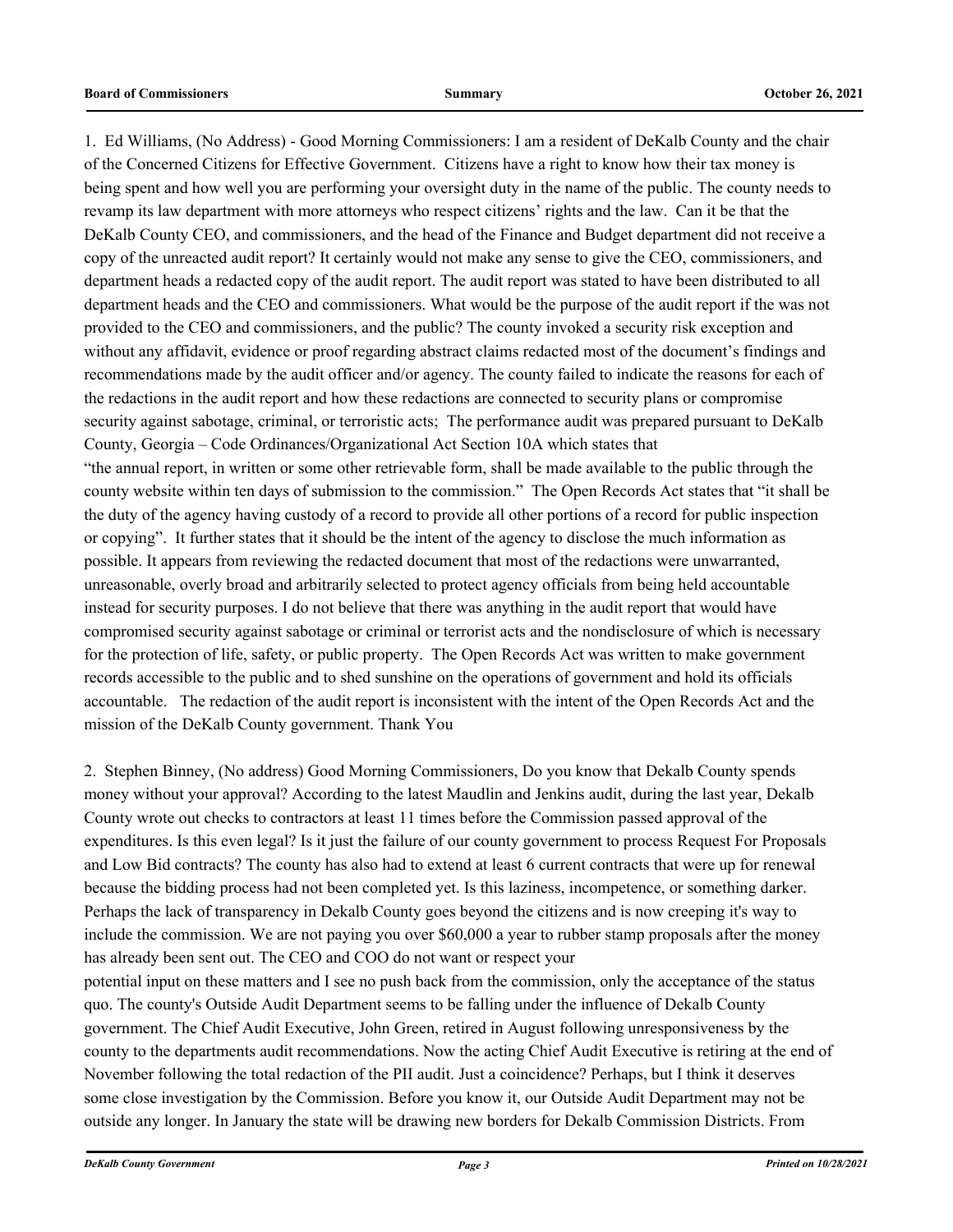what I have heard our Commissioners have not really started working on this yet. This leaves us with only two months to complete this process and send recommendations to the state legislature. Two months with lots of holidays and time off. From what I have heard the commissioners are planning to meet among themselves and draw the lines. This is unacceptable. Citizens of Dekalb County at least deserve a map of proposed new district lines and time to talk about how they feel about the new districts before they are sent to the legislature in January. Public meetings in North, South, and Central Dekalb to discuss how neighborhoods may be affected by the new boundaries. Currently, it looks like the commissioners are going to be selecting their voters when the voters should be selecting their commissioners. Citizen input? What's that? Who even cares? Thank you for your time and consideration,

3. Calvin E. Sims Sr., (No Address) - Dear Commissioners: On behalf of the Community and steering committee for the Chapman Farm and Redan Nature Preserve Master Plan. We are adamantly opposed to the master plan, it was purposely slanted and influenced by the DeKalb County Parks Department and Park Pride to achieve an outcome that the steering committee and community did not support, and we consistently communicated this to Park Pride. I have made one request to Commissioner Steve Bradshaw to speak to the board of commissioners, it was declined, and today I made a request directly to you. I was not able to the speak with the County Attorney, and I feel blindsided. Therefore, I ask you to act with integrity and vote no on the Chapman Farm & Redan Nature Preserve Master Plan.

## **D. 10:00 A.M. PUBLIC HEARING**

*The DeKalb County Board of Commissioners will hold a Public Hearing during its Regular Business meeting on Tuesday, October 26, 2021 at 10:00 a.m. This meeting will be conducted via teleconference (Zoom). Simultaneous public access to the meeting will be available (1) via live stream on DCTV's webpage, and (2) DCTVChannel23.TV. The public is invited to watch the broadcast on DCTV's UStream link (https://video.ibm.com/channel/dctv-channel-23), or join the meeting using the Zoom link (https://dekalbcountyga.zoom.us/j/7753778046), or by telephone (602-333-0032 or 888-270-9936, conference code: 217687). For those joining the meeting by telephone, please be aware that your phone number may be displayed to the public viewing or participating in the online meeting. The Board will provide 15 minutes of time for citizens to speak in favor of an agenda item, and 15 minutes for citizens to speak in opposition. Citizens who attend the meeting via the Zoom link above may join the public comment queue by raising their hand in the Zoom application, while citizens who attend the meeting via telephone may join the comment queue by pressing # followed by 2. There will be no comment cards, so when you are called upon, please state your name and address for the record. Also, please be conscious of speaking time so that everyone has an opportunity to provide input in the allotted time. Citizens may also email documents for inclusion into the official record by submitting such materials by 9:00 a.m. on the date of the public hearing to PublicHearing@dekalbcountyga.gov.*

### **GIS Department**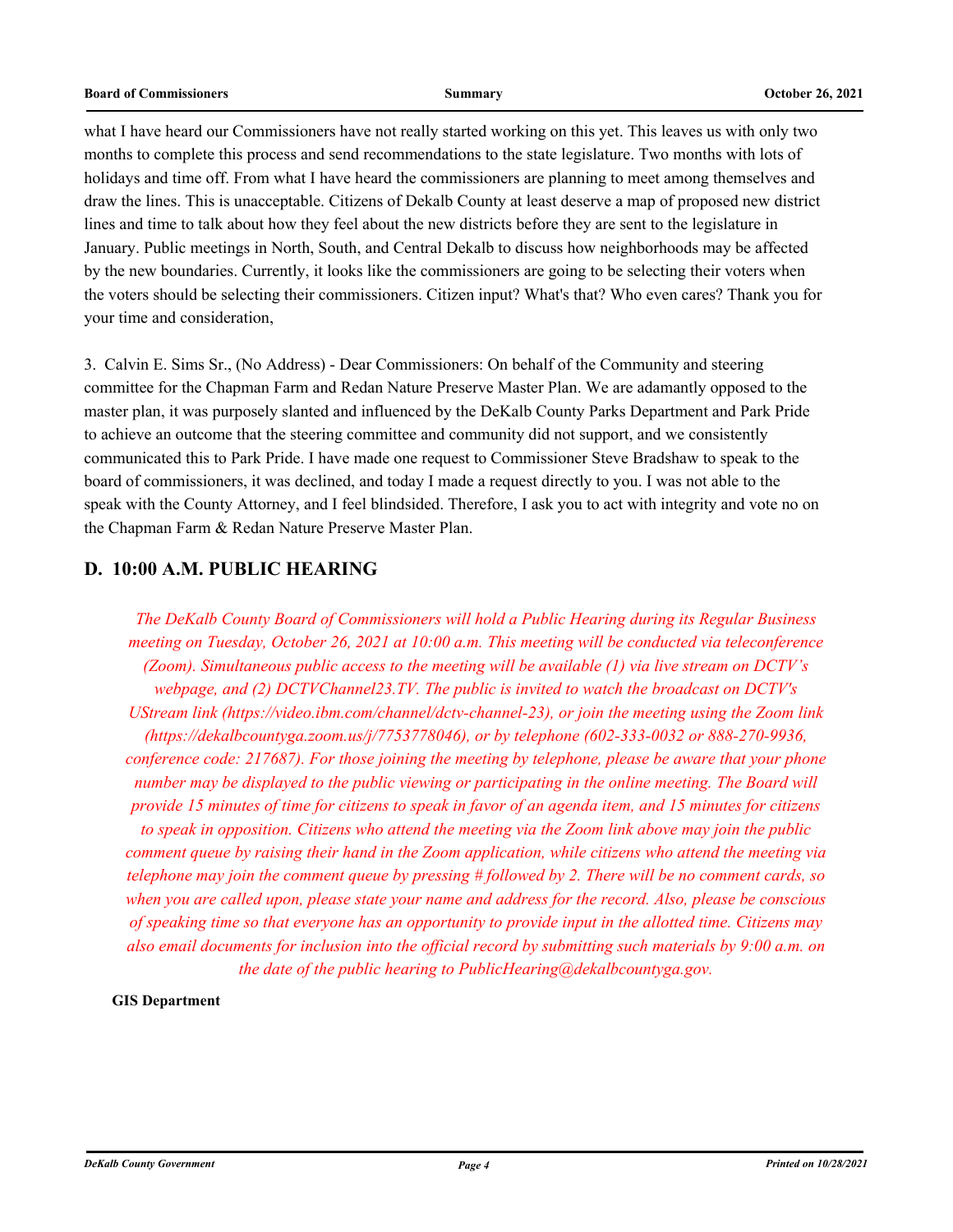### **Commission District(s):** 2 & 6

Resolution to Consider Abandonment of a 0.066-Acre Section (2,892 Square

Feet) of Oxford Road NE Right of Way.

**Deferred, until November 9, 2021**

### [2021-3048](http://dekalbcountyga.legistar.com/gateway.aspx?m=l&id=/matter.aspx?key=9284)

### **Commission District(s):** 4 & 6

Resolution to Consider Abandonment of a 0.029-Acre Section (1,280 Square Feet) of Right of Way at 298 Ohm Avenue, Avondale Estates, GA 30002.

### **Approved**

### **Planning & Sustainability**

### [2021-2904](http://dekalbcountyga.legistar.com/gateway.aspx?m=l&id=/matter.aspx?key=9140)

**COMMISSION DISTRICT(S): Commission District 02: Super District 06** Application of PEC c/o Doug Linneman to amend the Future Land Use Map from Suburban (SUB) to Town Center (TC) to allow the construction of new multi-family apartments, at 2784 N. Druid Hills Road**.**

## **Deferred the substitute**

[2021-2905](http://dekalbcountyga.legistar.com/gateway.aspx?m=l&id=/matter.aspx?key=9141) **COMMISSION DISTRICT(S): Commission District 02: Super District 06** Application of PEC c/o Doug Linneman to request a rezoning from the R-100 (Residential Medium Lot) Zoning District to the MR-2 (Medium Density Residential-2) Zoning District to allow the construction of new multi-family apartments, at 2784 N. Druid Hills Road.

## **Deferred substitute**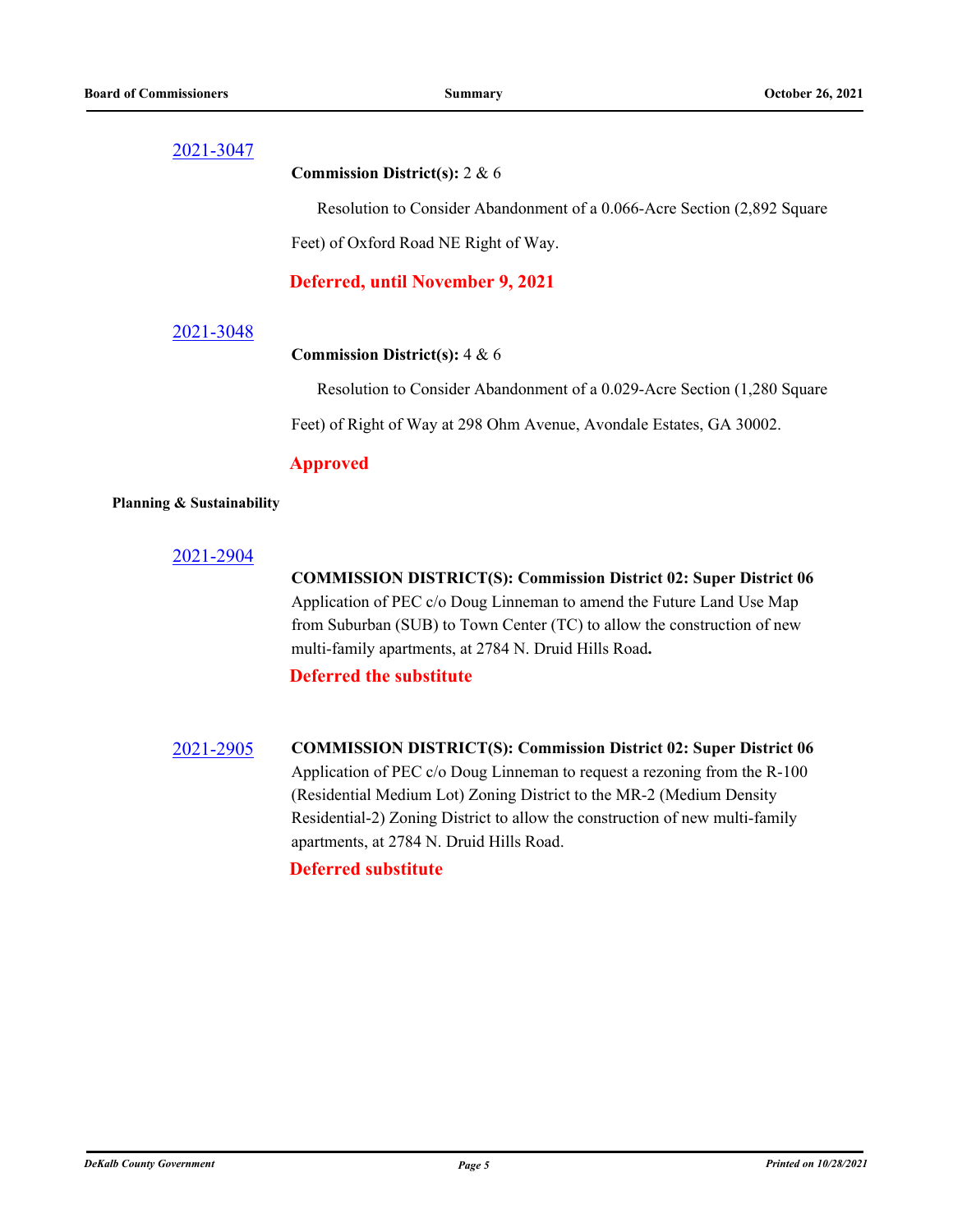| 2021-2910 | <b>COMMISSION DISTRICT(S): Commission District 03; Super District 07</b><br>Application of Griffin & Davis Consulting, Inc. Rezone property from R-75<br>(Residential Medium Lot - 75) to MR-1 (Medium Density Residential-1) to<br>allow for development of single-family attached townhomes, at 1484 Columbia |
|-----------|-----------------------------------------------------------------------------------------------------------------------------------------------------------------------------------------------------------------------------------------------------------------------------------------------------------------|
|           | Drive.<br>Deferred for a full cycle, until January 27, 2021                                                                                                                                                                                                                                                     |
|           |                                                                                                                                                                                                                                                                                                                 |
| 2021-2933 | <b>COMMISSION DISTRICT(S): Commission District 03; Super District 07</b><br>Application of Griffin & Davis Consulting, Inc. to amend the Future Land Use<br>Map from Suburban (SUB) to Traditional Neighborhood (TN) to allow<br>development of single-family attached townhomes, at 1484 Columbia Drive.       |
| 2021-3187 | <b>Withdraw without prejudice</b><br><b>Commission District(s): All Districts</b>                                                                                                                                                                                                                               |

Small Box Discount Store Moratorium Extension

## **Approved the extension until January 31, 2022**

## **Public Works - Transportation**

[2021-3177](http://dekalbcountyga.legistar.com/gateway.aspx?m=l&id=/matter.aspx?key=9413)

## **Commission District(s):** 2 & 6

Traffic Calming Petition - Oakdale Rd between N. Decatur Rd and The By Way. No Cost to County.

## **Approved**

# **E. APPEALS**

**Planning & Sustainability**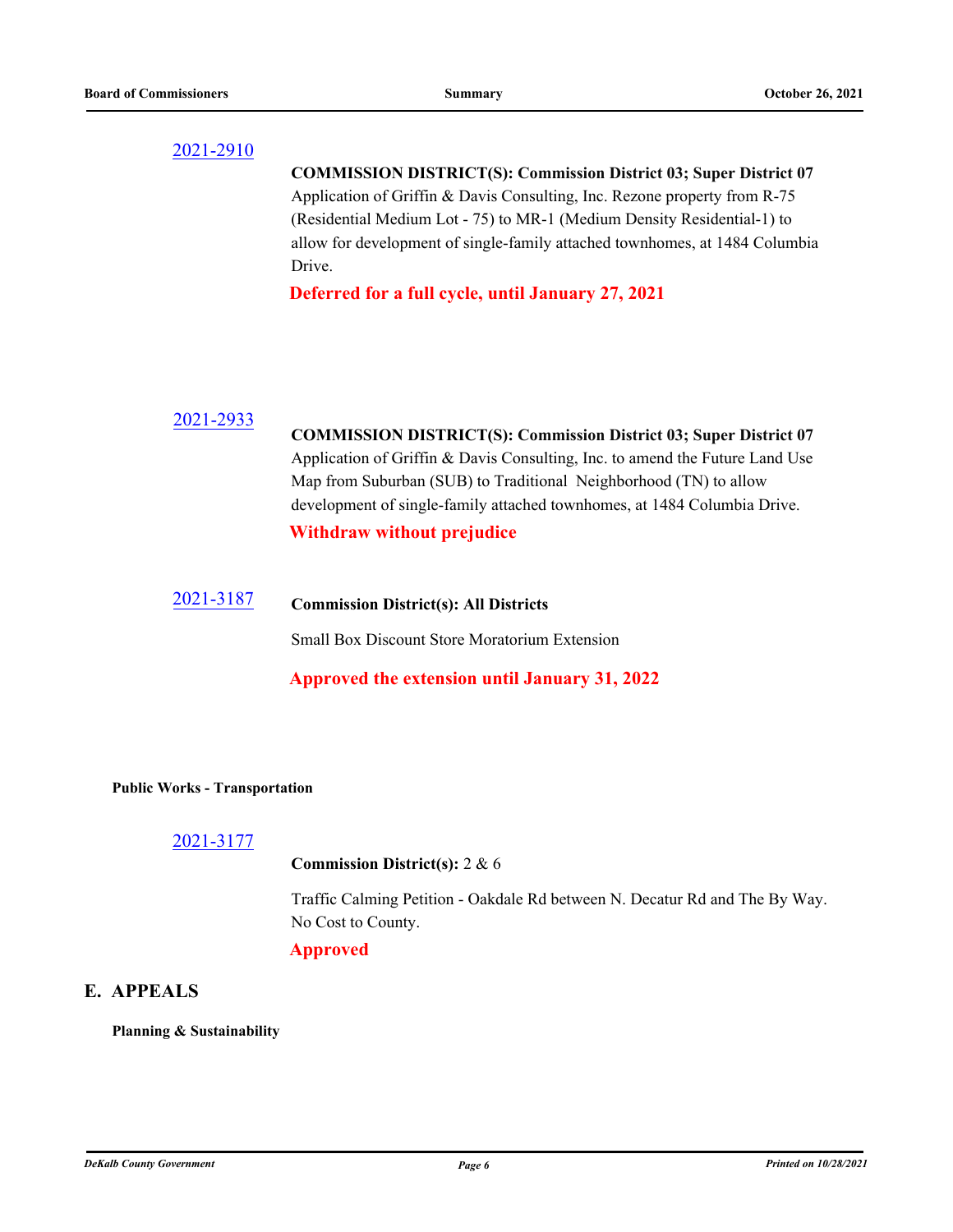#### [2021-3147](http://dekalbcountyga.legistar.com/gateway.aspx?m=l&id=/matter.aspx?key=9383) **COMMISSION DISTRICT(S): 2 & 6**

Appeal of a Decision of the Historic Preservation Commission at 1354 The By Way **Deferred, until November 16, 2021**

## **COMMISSION DISTRICT(S): 2 & 6**

[2021-3166](http://dekalbcountyga.legistar.com/gateway.aspx?m=l&id=/matter.aspx?key=9402) Appeal by Judy Hammack of a Decision of the Historic Preservation Commission at 1815 South Ponce de Leon Ave

> **Reversed and remanded the Historic Preservation Commission's decision with direction that the Commission reconsider the application with the proposed fence to be suitably located in relation to the topography of the subject property.**

### **COMMISSION DISTRICT(S): 2 & 6**

[2021-3180](http://dekalbcountyga.legistar.com/gateway.aspx?m=l&id=/matter.aspx?key=9416) Appeal by Susan Casey of a Decision of the Historic Preservation Commission at 1815 South Ponce de Leon Ave **Reversed and remanded the Historic Preservation Commission's decision with direction that the Commission reconsider the application with the proposed fence to be suitably located in relation to the topography of the subject property.**

## **F. APPOINTMENTS**

### **ITEMS FOR RECORDING IN THE MINUTES**

### **Board of Commissioners - District 4**

### [2021-3238](http://dekalbcountyga.legistar.com/gateway.aspx?m=l&id=/matter.aspx?key=9474)

**Commission District(s):** District 4

Record the appointment of Patrick Medley, Sr. to Water Billing Advisory Board

as the District 4 appointee.

## **Withdrawn without prejudice**

## **G. CONSENT AGENDA**

**Airport**

### [2021-3024](http://dekalbcountyga.legistar.com/gateway.aspx?m=l&id=/matter.aspx?key=9260)

**Commission District(s):** Commission Districts 1 & 6 Standardized T-Hangar Lease Agreement with Robert A. Beavin **Approved**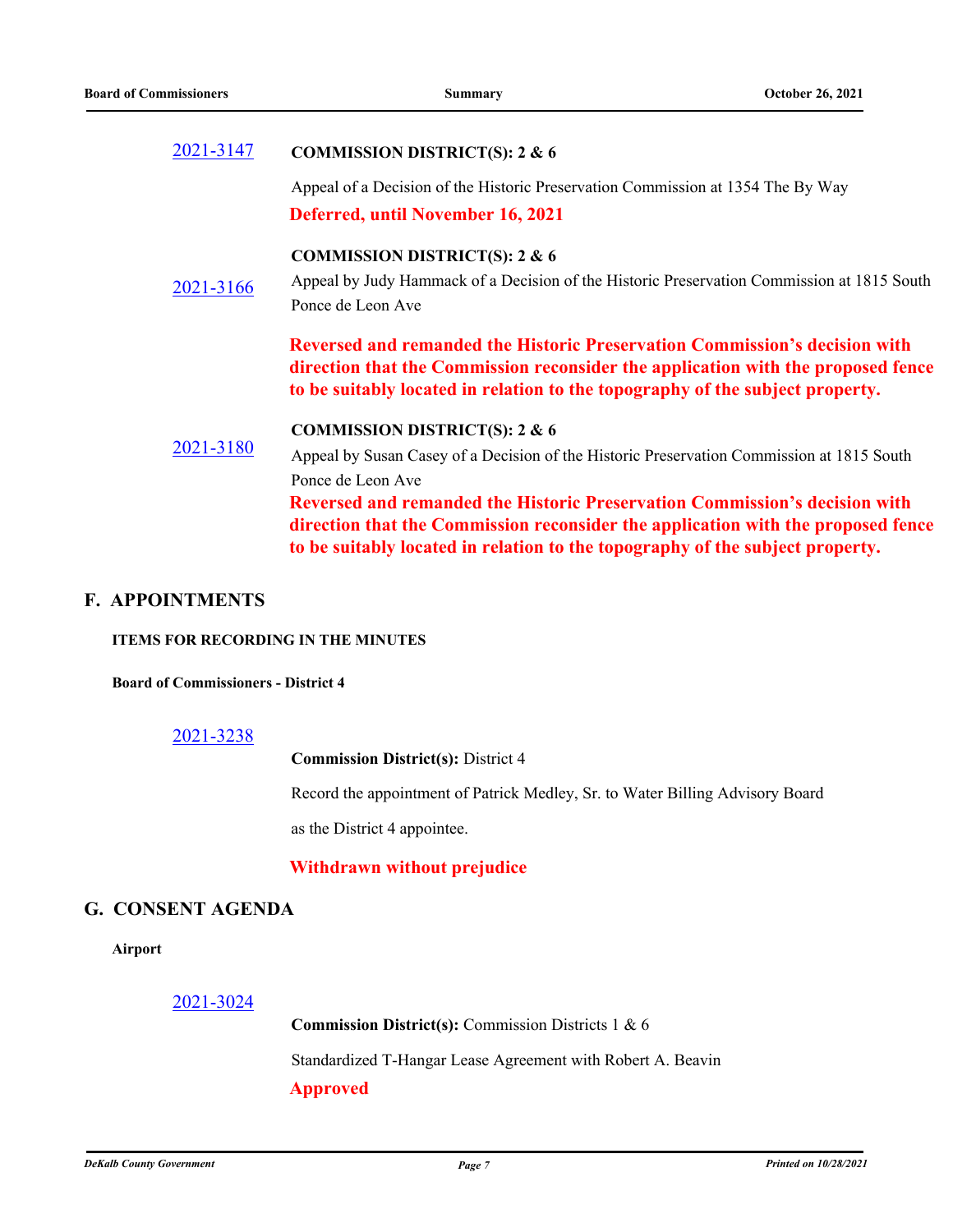**Commission District(s):** 1 and 6

Approval of Federal State Block Grant Funding in the amount of \$57,000, as part of the Coronavirus Response and Relief Supplemental Appropriation Act (CRRSAA). There is no cost to the County.

## **Approved**

### **Board of Commissioners**

[2021-3217](http://dekalbcountyga.legistar.com/gateway.aspx?m=l&id=/matter.aspx?key=9453)

### **Commission District(s):** All

Approval of Minutes for the October 19, 2021 Committee of the Whole Meeting

## **Approved**

### **Board of Commissioners - District 2**

[2021-3257](http://dekalbcountyga.legistar.com/gateway.aspx?m=l&id=/matter.aspx?key=9493)

**Commission District(s):** Districts 2 and 6

To Appropriate \$20,000 from District 2 Account

09130.579002.272.0000.0000 to Perkins&Will for Planning Support Services

for North DeKalb Mall

## **Approved**

### **Board of Commissioners - District 4**

## [2021-3239](http://dekalbcountyga.legistar.com/gateway.aspx?m=l&id=/matter.aspx?key=9475)

### **Commission District(s):** District 4

Allocation to Appropriate (Not to exceed) \$150,000.00 of Federal America Rescue Plan Funds reserved for District 4 in POETA Account # ARP POETA #105726-69110-521209-01-602476 to community organizations listed for the purpose of housing insecurity, rental, utility assistance, community food distribution and other essential needs for individuals and families impacted by COVID-19.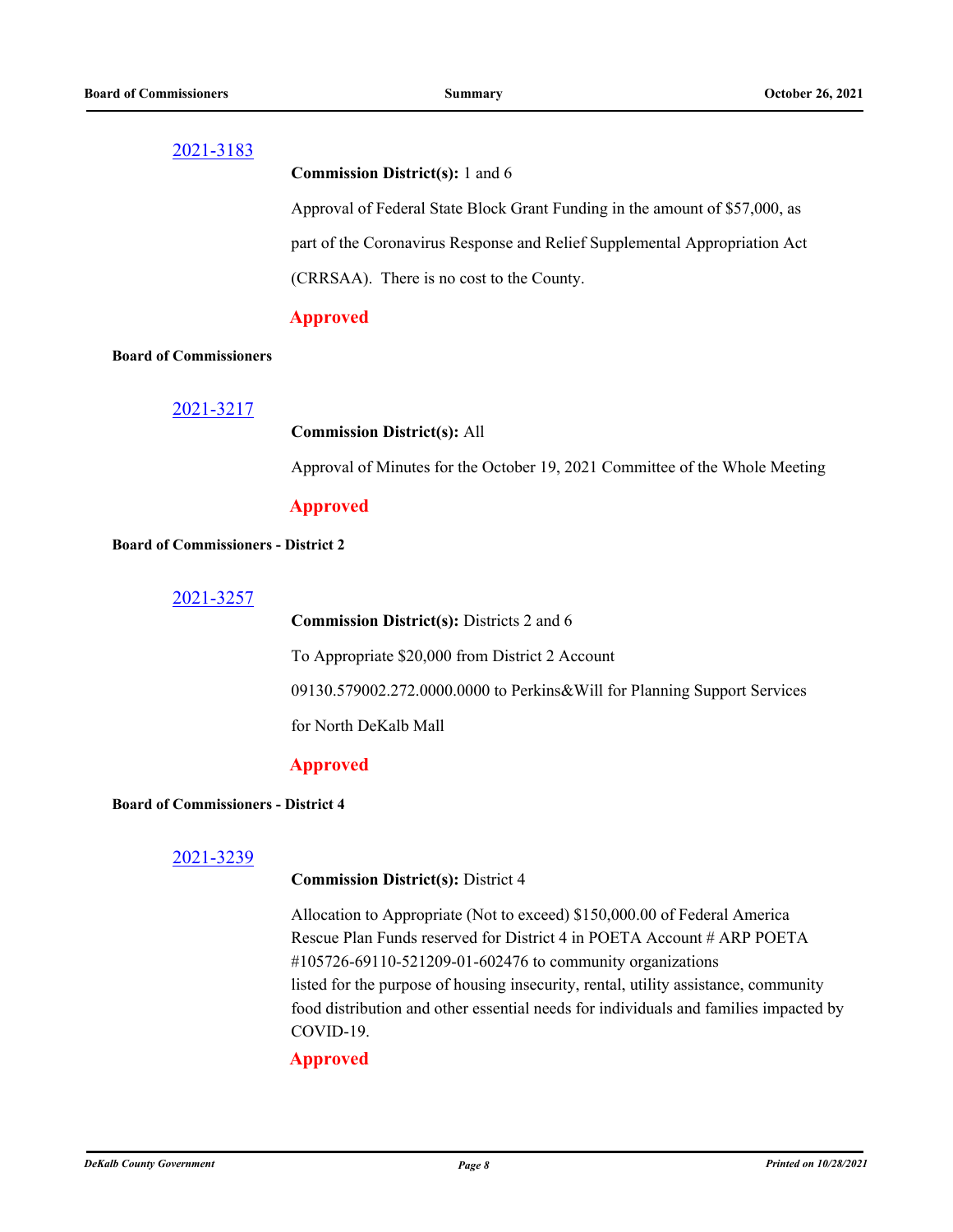### **Commission District(s):** District 4 & 6

 Reserve \$136,803.19 from the District 4 SPLOST Category 1M - Commissioner District Transportation Projects Funds for improvements on Market Street in unincorporated DeKalb County as part of a City of Clarkston project.

## **Approved**

### **Board of Commissioners - District 6**

### [2021-3258](http://dekalbcountyga.legistar.com/gateway.aspx?m=l&id=/matter.aspx?key=9494)

### **Commission District(s):** Districts 2 and 6

To Appropriate \$4,000 from District 6 Account 09130.579002.272.0000.0000 to Noell Consulting Group for Market Based Review of North DeKalb Mall

Redevelopment Plans

## **Approved**

### **Board of Commissioners - District 7**

## [2021-3255](http://dekalbcountyga.legistar.com/gateway.aspx?m=l&id=/matter.aspx?key=9491)

### **Commission District(s):** District 7

To Appropriate American Rescue Plan Grant Funds Assigned to POETA Account 105744.63258.521209.01.07.602479 Reserved for the District 7 Appropriation to The Atlanta Community Food Bank to Mitigate The Public Health Emergency Created By The COVID-19 Pandemic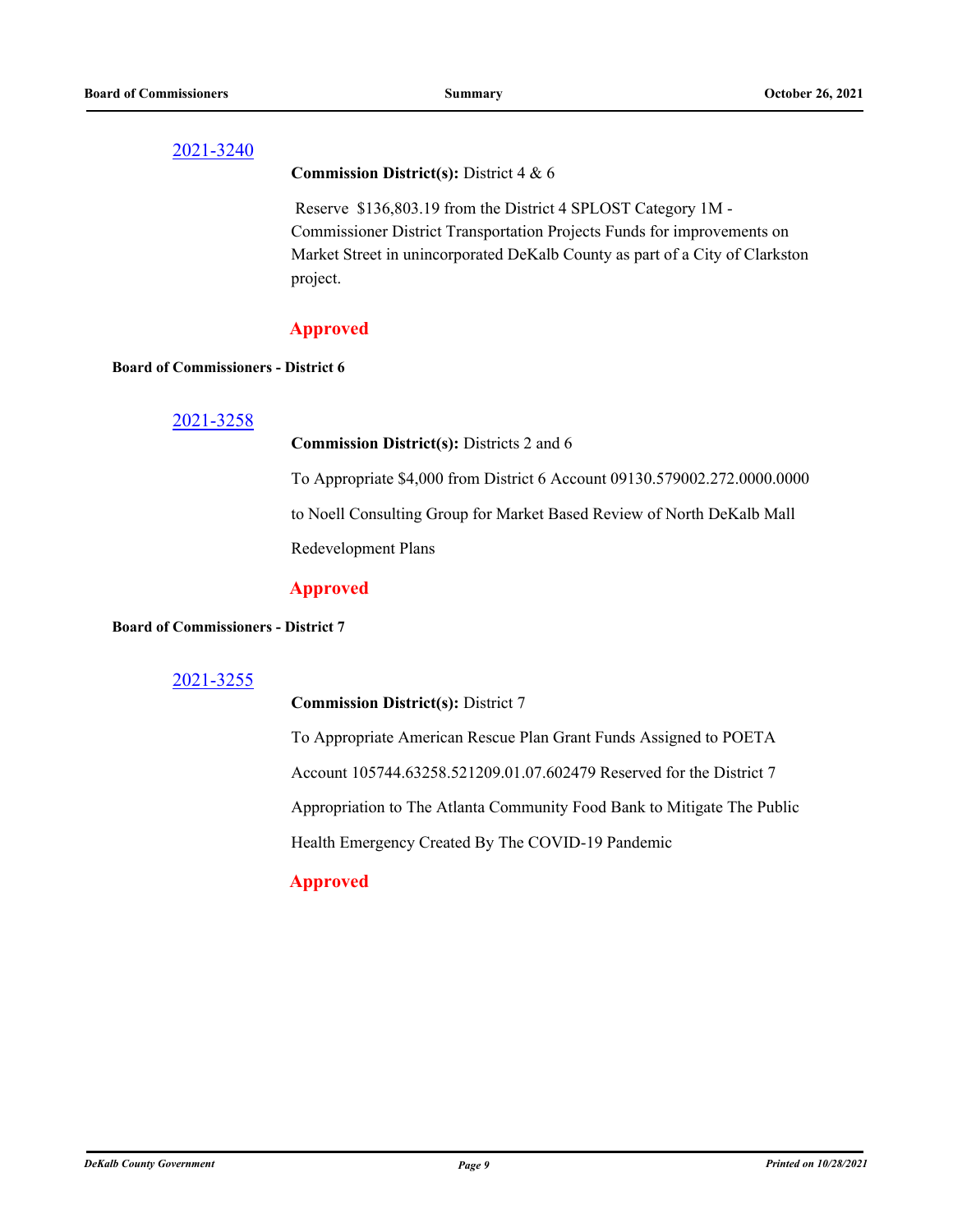### **Commission District(s):** District 7

To Appropriate American Rescue Plan Grant Funds Assigned to POETA Account 105744.63258.521209.01.07.602479 Reserved For The District 7 Appropriation To The MARR Addiction Treatment Centers To Mitigate The Public Health Emergency Created By The COVID-19 Pandemic

## **Deferred to the next meeting, until November 9, 2021**

### **Clerk to the Board of Commissioners and CEO**

## [2021-3194](http://dekalbcountyga.legistar.com/gateway.aspx?m=l&id=/matter.aspx?key=9430)

### **Commission District(s):** All

Approval of the Minutes of the Board of Commissioners- Zoning Meeting of September 30, 2021

## **Approved**

### [2021-3222](http://dekalbcountyga.legistar.com/gateway.aspx?m=l&id=/matter.aspx?key=9458)

### **Commission District(s):** All

Approval of the Minutes of the Board of Commissioners Meeting of October 12, 2021

## **Approved**

### **District Attorney**

## [2021-3225](http://dekalbcountyga.legistar.com/gateway.aspx?m=l&id=/matter.aspx?key=9461)

## **Commission District(s):** all

Acceptance of \$24,050 Victims of Crimes Act (VOCA) Grant to District Attorney's Office-SAKI Advocate; no match.

## **Approved**

## **H. PRELIMINARY ITEMS**

**Board of Commissioners - District 2**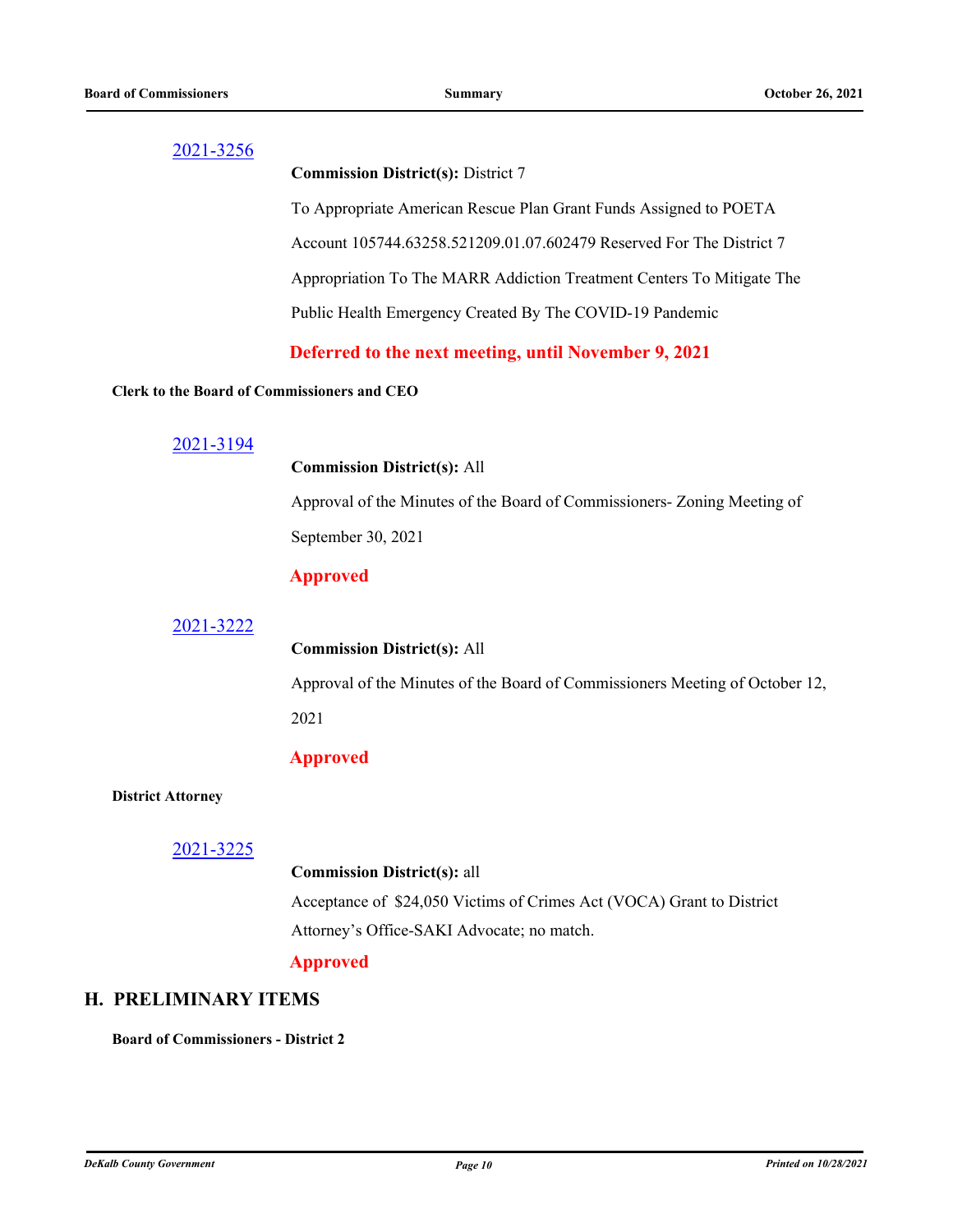| 2021-3235                     |                                                                                                                                                                                            |
|-------------------------------|--------------------------------------------------------------------------------------------------------------------------------------------------------------------------------------------|
|                               | <b>Commission District(s): All Commission Districts</b>                                                                                                                                    |
|                               | A Resolution Implementing Regulations to Prohibit Contracting with Businesses                                                                                                              |
|                               | that Fail to Address Discrimination and for Other Lawful Purposes                                                                                                                          |
|                               | Deferred to the next meeting, until November 9, 2021                                                                                                                                       |
| <b>Chief Executive Office</b> |                                                                                                                                                                                            |
| 2021-3244                     |                                                                                                                                                                                            |
|                               | <b>Commission District(s): All</b>                                                                                                                                                         |
|                               | To Appropriate \$1,000,000 from Non-Departmental - General Fund -<br>Reserve for Contingencies to Georgia Piedmont Technical College for<br>the Regional Transportation & Training Center. |
|                               | Deferred to the next meeting, until November 9, 2021                                                                                                                                       |
| <b>District Attorney</b>      |                                                                                                                                                                                            |
|                               |                                                                                                                                                                                            |
| 2021-3231                     | <b>Commission District(s): all</b>                                                                                                                                                         |
|                               | Acceptance of \$80,660 Victims of Crimes Act (VOCA) Grant-Compensation                                                                                                                     |
|                               | Advocate to District Attorney's Office; no match                                                                                                                                           |
|                               | Deferred and assigned to the Finance, Audit & Budget Committee                                                                                                                             |
|                               | (FAB), and return to the Board on November 9, 2021                                                                                                                                         |
|                               |                                                                                                                                                                                            |
| 2021-3234                     | <b>Commission District(s): all</b>                                                                                                                                                         |
|                               | Acceptance of \$648,006 Victims of Crimes Act (VOCA) Grant to District                                                                                                                     |
|                               | Attorney's Office                                                                                                                                                                          |
|                               | Deferred and assigned to the Finance, Audit & Budget Committee                                                                                                                             |
|                               | (FAB), and return to the Board on November 9, 2021                                                                                                                                         |
|                               |                                                                                                                                                                                            |

**Purchasing & Contracting**

*Purchasing & Contracting - to ERPS Committee*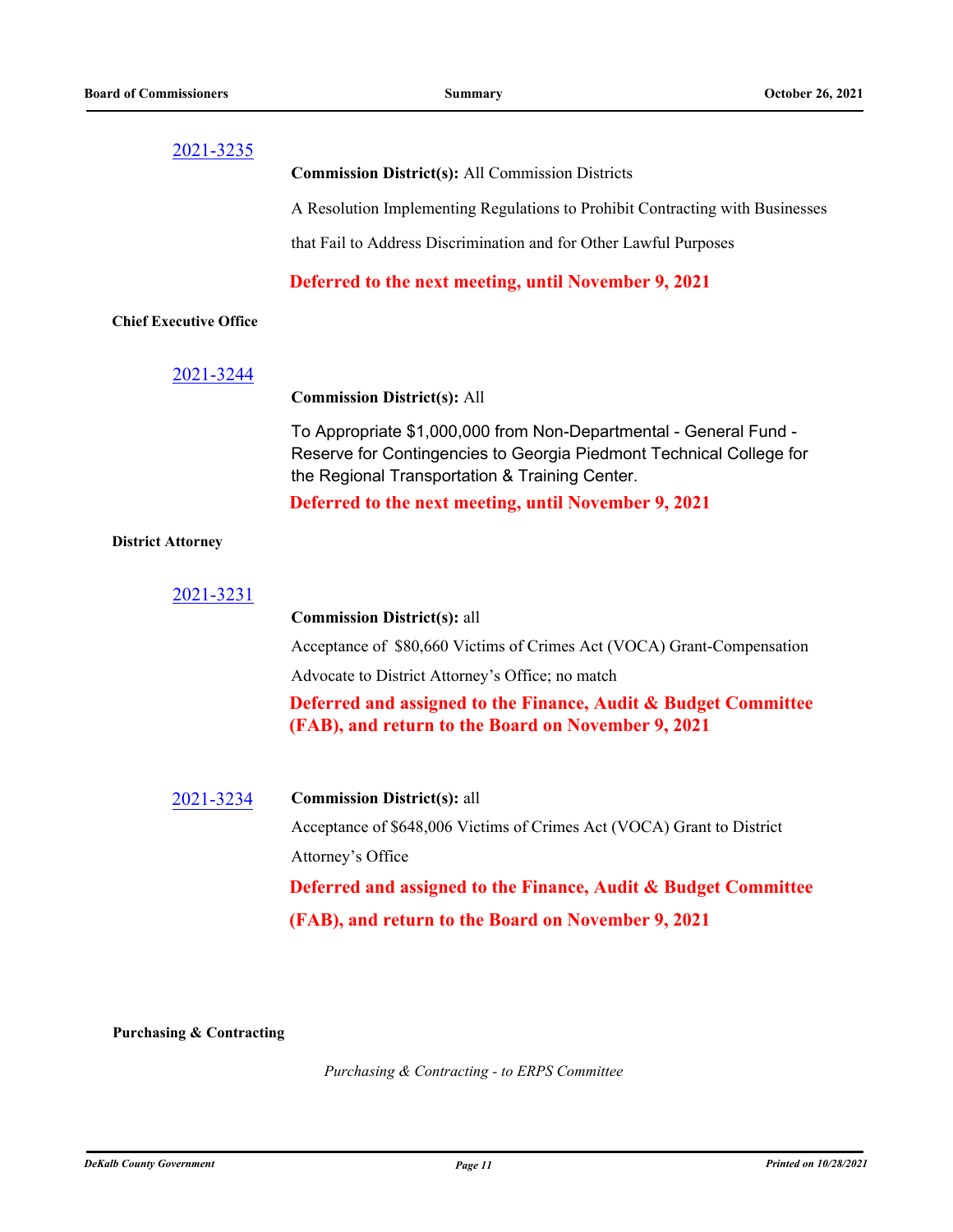### [2021-3165](http://dekalbcountyga.legistar.com/gateway.aspx?m=l&id=/matter.aspx?key=9401) **Commission District(s): All**

REN - Pre-Employment Drug and Alcohol Testing Services (Annual Contract - 4th Renewal of 4 Options to Renew): Contract No. 1082514 for use by the Department of Human Resources and Merit System (HRMS). This contract consists of providing post-offer pre-employment and fitness for duty physicals to candidates for employment and/or employees. Awarded to Caduceus USA. Amount Not To Exceed: \$284,450.00

### **Normal course**

*Purchasing & Contracting - to OPS Committee*

#### [2021-3092](http://dekalbcountyga.legistar.com/gateway.aspx?m=l&id=/matter.aspx?key=9328) **Commission District(s): ALL**

CA - Red Dyed Diesel Fuel (Annual with 2 Options to Renew): for Public Works-Fleet Management. Consists of piggybacking off the competitively let Omnia Partners Cooperative Purchase Agreement No. 53315 (Motor and Aviation Fuels & Related Services) for the purchase of red dyed diesel fuel used to fuel off-road County equipment. Awarded to Mansfield Oil Co. Amount Not To Exceed: \$450,000.00.

## **Approved**

#### [2021-3123](http://dekalbcountyga.legistar.com/gateway.aspx?m=l&id=/matter.aspx?key=9359) **Commission District(s): ALL**

REN - Purchase of Gasoline and Diesel Fuel (Annual Contract -1st of 4 Options to Renew): Contract No. 1236147 for use by Public Works-Fleet Management. Consists of piggybacking off the competitively let Omnia Partners Cooperative Purchase Agreement No. 53315 for the purchase of gasoline and diesel fuel for County gas station locations. Awarded to Mansfield Oil Company of Gainesville, Inc. Total Amount Not To Exceed: \$7,000,000.00.

## **Deferred to the next meeting, until November 9, 2021**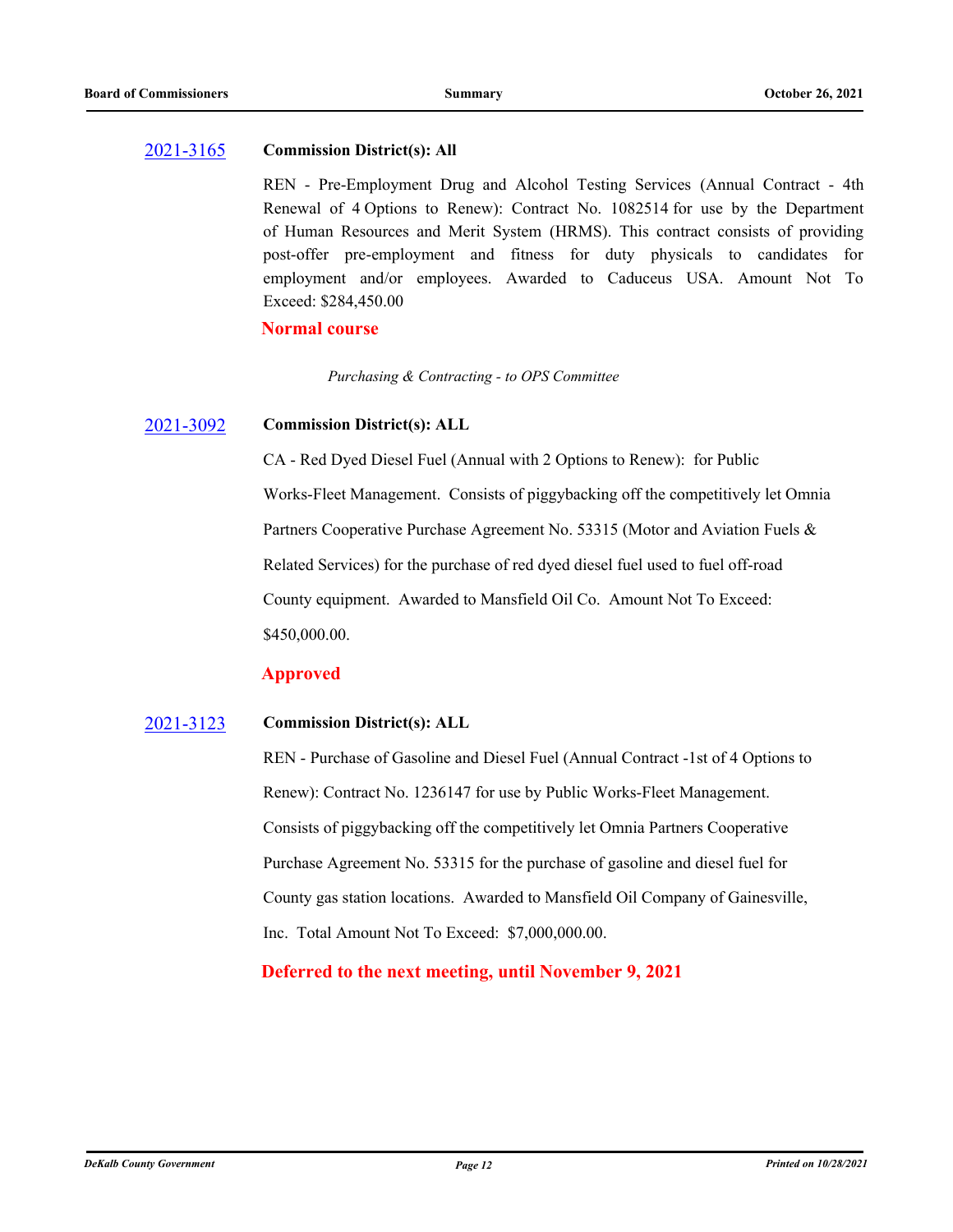#### [2021-3129](http://dekalbcountyga.legistar.com/gateway.aspx?m=l&id=/matter.aspx?key=9365) **Commission District(s): ALL**

REN - On Call Electrical Services (Annual Contract - 2nd Renewal of 2 Options to Renew): Contract No. 1200933 for use by the Department of Facilities Management (FM). This contract consists of providing inspections, maintenance repairs and installations of electrical systems, components and equipment in County owned facilities. Awarded to GC&E Systems Group, Inc. Amount Not To Exceed: \$750,000.00.

### **Approved**

#### [2021-3148](http://dekalbcountyga.legistar.com/gateway.aspx?m=l&id=/matter.aspx?key=9384) **Commission District(s): All**

CO - Change Order No. 4 to Contract No. 1247326 for Plumbing Services (Annual Contract with 2 Options to Renew): for use by Facilities Management (FM). This contract consists of the repair, replacement, maintenance, and installation of plumbing fixtures at County-owned facilities. Awarded to J2 Connect, Inc. Amount Not To Exceed: \$250,000.00.

## **Approved the substitute**

#### [2021-3197](http://dekalbcountyga.legistar.com/gateway.aspx?m=l&id=/matter.aspx?key=9433) **Commission District(s): ALL**

CO - Change Order No. 1 to Contract No. 1217880 for the Renovation and Development of the 178 Sams Street Facility: for use by the Department of Facilities Management (FM). This contract consists of the renovation and development of the buildings located at the 178 Sams Street Facility. Awarded to Hogan Construction Group, LLC. Amount Not To Exceed: \$316,678.98.

## **Approved**

*Purchasing & Contracting - to PECS Committee*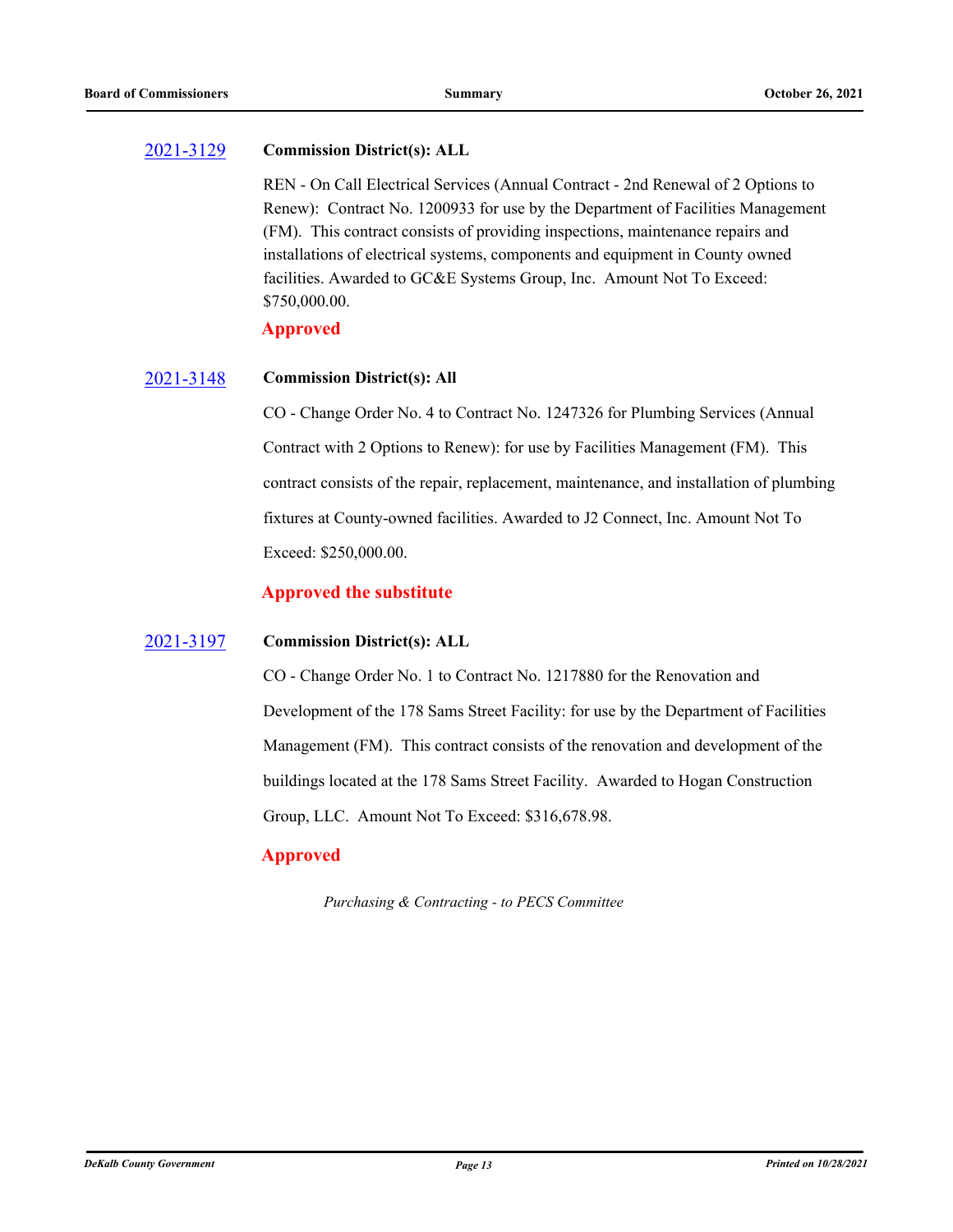#### [2021-3093](http://dekalbcountyga.legistar.com/gateway.aspx?m=l&id=/matter.aspx?key=9329) **Commission District(s): AL**

RFP - Request for Proposal No. 21-500587 Manage, Operate, and Maintain the DeKalb Tennis Center (Revenue Generating Multiyear Contract): for use by the Department of Recreation, Parks and Cultural Affairs (RPCA). Consists of the operation, management and maintenance of the DeKalb Tennis Center. Recommend award to the sole proposer who is responsive and responsible bidder: Agape Tennis Academy: Revenue Generating

**Deferred to the next meeting, until November 9, 2021**

#### [2021-3152](http://dekalbcountyga.legistar.com/gateway.aspx?m=l&id=/matter.aspx?key=9388) **Commission District(s): ALL**

RFP - Request for Proposals No. 21-500585 Landscape Maintenance Services for County Parks (Multiyear Contract): for use by the Department of Recreation, Parks and Cultural Affairs (RPCA): Consists of landscape and maintenance of all County Parks. Recommend award to the highest scoring proposers: Yellowstone Landscape Company and M.J. Lawn & Maintenance Services, Inc. Total Amount Not To Exceed: \$2,175,000.00.

## **Deferred to the next meeting, until November 9, 2021**

*Purchasing & Contracting - to PWI Committee*

## [2021-3072](http://dekalbcountyga.legistar.com/gateway.aspx?m=l&id=/matter.aspx?key=9308) **Commission District(s): All**

LB - Invitation No. 21-101424 Sanitary Sewer Chemical Root Control (Three (3) Year Multiyear Contract): for use by the Department of Watershed Management (DWM). Consists of treating portions of the County's gravity sewer system with a chemical root control herbicide. Recommend award to the sole responsive and responsible bidder: Duke's Root Control, Inc. Amount Not To Exceed: \$6,644,550.00.

**Deferred to the next meeting, until November 9, 2021**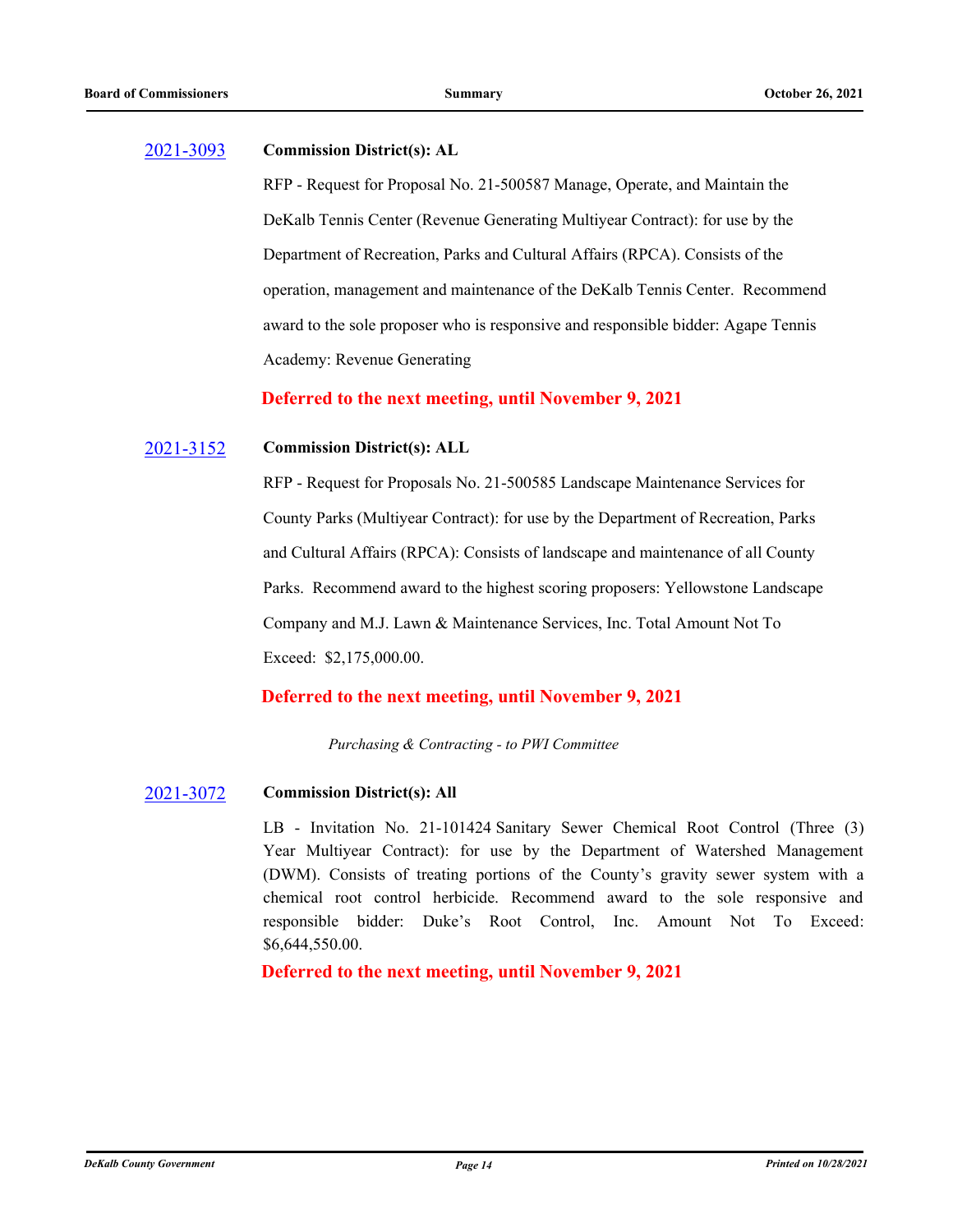#### [2021-3088](http://dekalbcountyga.legistar.com/gateway.aspx?m=l&id=/matter.aspx?key=9324) **Commission District(s):** 2 and 6

LB - Invitation No. 21-101333 Reindeer Drive Water Main Replacement (Multiyear Contract): for use by the Department of Watershed Management (DWM). Consists of the removal of existing galvanized pipe and asbestos cement watermains; abandonment of a steel main; construction and installation of ductile iron pipe (DIP) watermains; and removal and replacement of fire hydrants. Recommend award to the lowest, responsive and responsible bidder: GS Construction, Inc. Amount Not To Exceed \$10,682,365.00.

## **Deferred to the next meeting, until November 9, 2021**

#### [2021-3094](http://dekalbcountyga.legistar.com/gateway.aspx?m=l&id=/matter.aspx?key=9330) **Commission District(s):** All

SS - Innovyze Water Distribution and Sewer System Modeling Software Upgrades and Subscriptions, Maintenance, and Training (Sole Source): for use by the Department of Watershed Management (DWM). Consists of proprietary software for water distribution and sewer system modeling subscriptions, maintenance and training used by DWM engineering, operations and maintenance; and in completion of consent decree projects. Awarded to Innovyze, Inc. Amount Not To Exceed: \$561,383.82

## **Approved**

#### [2021-3096](http://dekalbcountyga.legistar.com/gateway.aspx?m=l&id=/matter.aspx?key=9332) **Commission District(s): All**

REN - Hauling Services (Annual Contract - 1st Renewal of 2 Options to Renew): Contract No. 1264488 for use by the Department of Watershed Management (DWM) and Public Works - Roads & Drainage (R&D). Consists of providing hauling services. Awarded to Brown Management Services Enterprises, Inc. Amount Not To Exceed: \$180,000.00.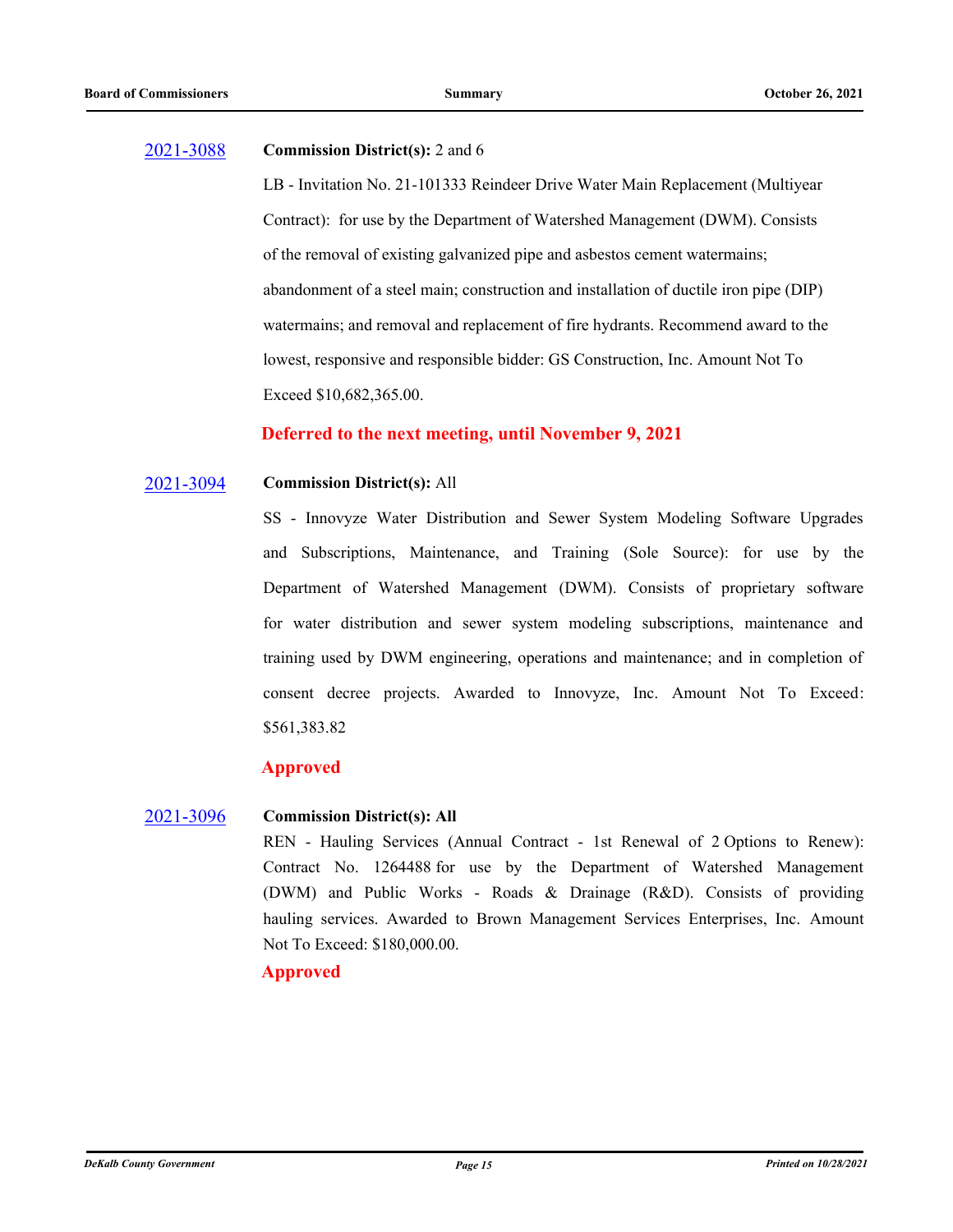#### [2021-3122](http://dekalbcountyga.legistar.com/gateway.aspx?m=l&id=/matter.aspx?key=9358) **Commission District(s): 1 & 6**

RFP - Request for Proposal No. 21-500588 for Westside Aviation Tract W-3 Development on DeKalb Peachtree Airport (Multi-year Lease): for use by the DeKalb Peachtree (PDK) Airport. Consists of the design, construction and management of business directly related to aviation at Parcel W-3 at the PDK Airport. Recommend approval to the sole, highest scoring proposer: Trinity Development Group, Inc. Estimated Revenue Amount: \$2,574,949.29

## **Approved**

#### [2021-3138](http://dekalbcountyga.legistar.com/gateway.aspx?m=l&id=/matter.aspx?key=9374) **Commission District(s): All**

LB - Invitation No. 21-101356 SPLOST Phase II Road Resurfacing Project (365 Day Contract): for use by Public Works - Roads & Drainage (R&D). Consists of patching, milling and resurfacing of County Roads. Awarded to HEH Paving, Inc. and E. R. Snell Contractor, Inc. CORRECTION TO AWARD.

## **Approved**

#### [2021-3139](http://dekalbcountyga.legistar.com/gateway.aspx?m=l&id=/matter.aspx?key=9375) **Commission District(s): All**

CA - Cooperative Agreement for Rental Uniforms and Laundry Services: for use by the Department of Watershed Management (DWM). This contract consists of piggybacking off the competitively let Gwinnett County Contract No. PA020-20 to provide uniform garments to various Watershed facilities located throughout DeKalb County. Awarded to Cintas Corporation No. 2. Amount Not To Exceed: \$220,320.00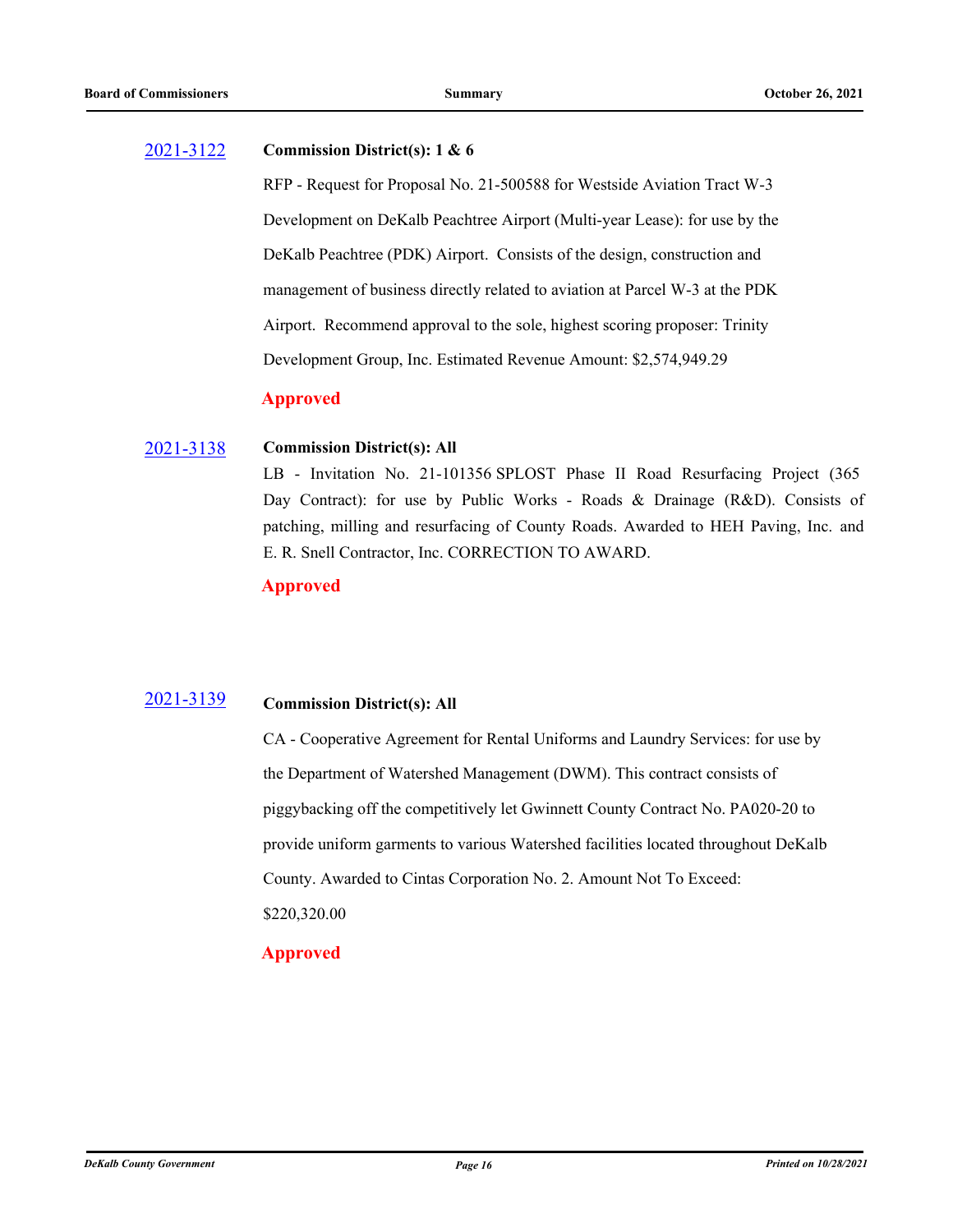### [2021-3144](http://dekalbcountyga.legistar.com/gateway.aspx?m=l&id=/matter.aspx?key=9380) **Commission District(s): All**

REN - Pump Repair Services (Annual Contract - 1st Renewal of 2 Options to Renew): Contract Nos. 1235993 and 1235999 for use by the Department of Watershed Management (DWM). The contracts consist of the purchase of pump repair services for various wastewater treatment plants. Awarded to Cole Technology, Inc. and GoForth Williamson, Inc. Total Amount Not To Exceed: \$1,200,000.00.

### **Approved**

## **I. ITEMS FOR DECISION BY THE BOARD**

### **Board of Commissioners**

### [2021-2598](http://dekalbcountyga.legistar.com/gateway.aspx?m=l&id=/matter.aspx?key=8834)

**Commission District(s):** All Commission Districts DeKalb County No Net Loss of Trees Policy

**Deferred to the next meeting, until November 9, 2021**

### **Board of Commissioners - District 3**

### [2021-3185](http://dekalbcountyga.legistar.com/gateway.aspx?m=l&id=/matter.aspx?key=9421)

**Commission District(s):** All Commission Districts

Request to pass a resolution to declare Health Misinformation a Public Health Crisis.

### **Approved**

### **Chief Executive Office**

### [2021-3190](http://dekalbcountyga.legistar.com/gateway.aspx?m=l&id=/matter.aspx?key=9426)

### **Commission District(s):** All

Appropriation of the third grant of Emergency Rental Assistance ("ERA 2") funds to two (2) DeKalb County Non- Profit Agencies in the aggregate amount of \$5,000,000.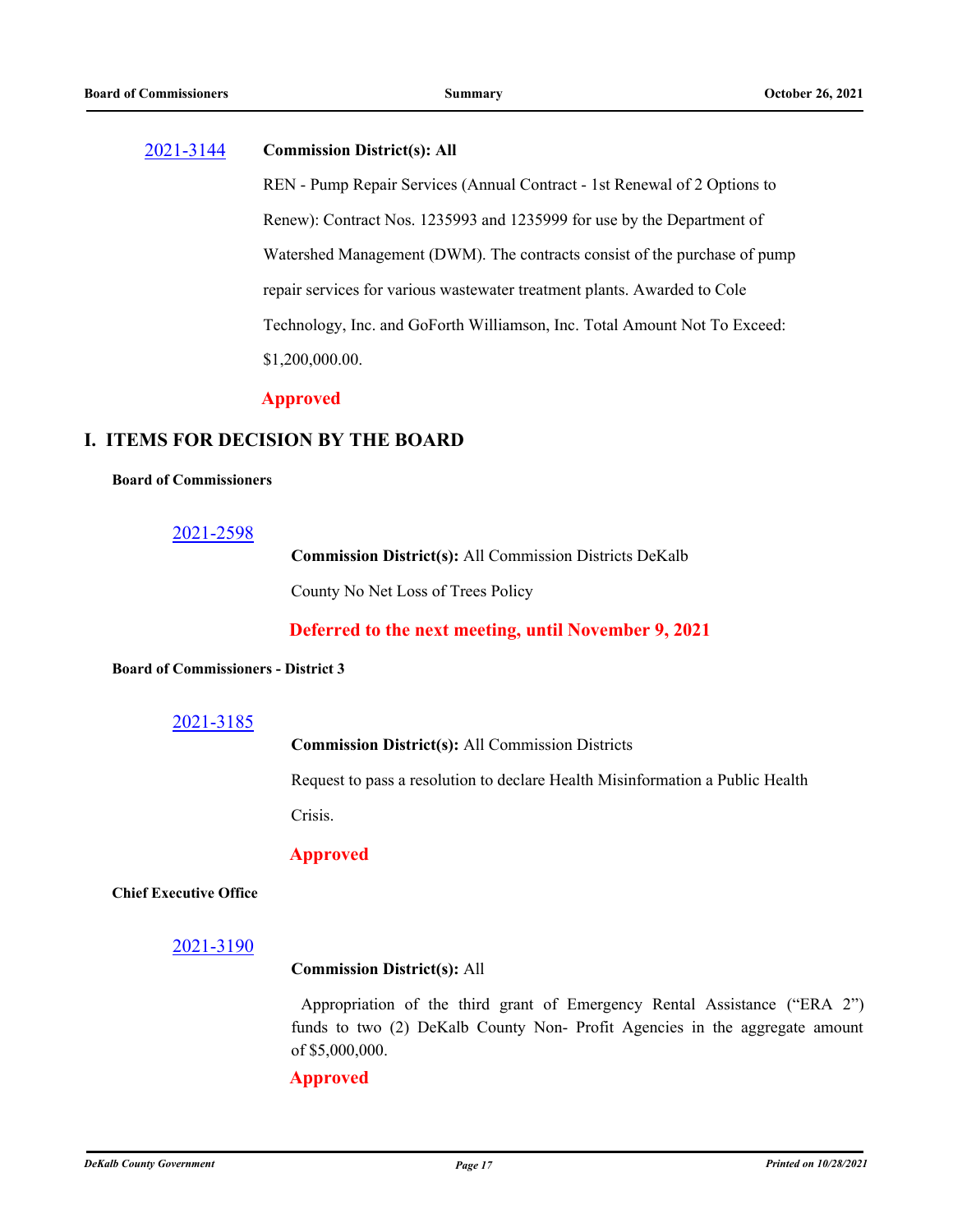### **Clerk to the Board of Commissioners and CEO**

| 2021-3167 |  |
|-----------|--|
|-----------|--|

## **Commission District(s):** All

Approval of the Minutes of the Board of Commissioners Meeting of September

28, 2021

### **Approved**

### [2021-3168](http://dekalbcountyga.legistar.com/gateway.aspx?m=l&id=/matter.aspx?key=9404)

### **Commission District(s):** All

Approval of the Minutes of the Special Called Meeting of September 21, 2021

## **Approved**

### **Human Services**

[2021-3120](http://dekalbcountyga.legistar.com/gateway.aspx?m=l&id=/matter.aspx?key=9356)

### **Commission District(s):** All

Awarding of the 2021 Human Services Grants to Local Non-Profits-At a Cost of \$617,808 to the County

### **Deferred to the next meeting, until November 9, 2021**

### [2021-3121](http://dekalbcountyga.legistar.com/gateway.aspx?m=l&id=/matter.aspx?key=9357)

### **Commission District(s):** All

Awarding of the Victim Assistance Grants for 2021 to State Certified Victim Assistance Non-Profit Agencies- Transfer Funds from the Victim Assistance Fund 206 to the Human Services Grant Fund- Cost Center 67510- At a Cost of \$139,644 to the County

### **Approved**

### **Juvenile Court**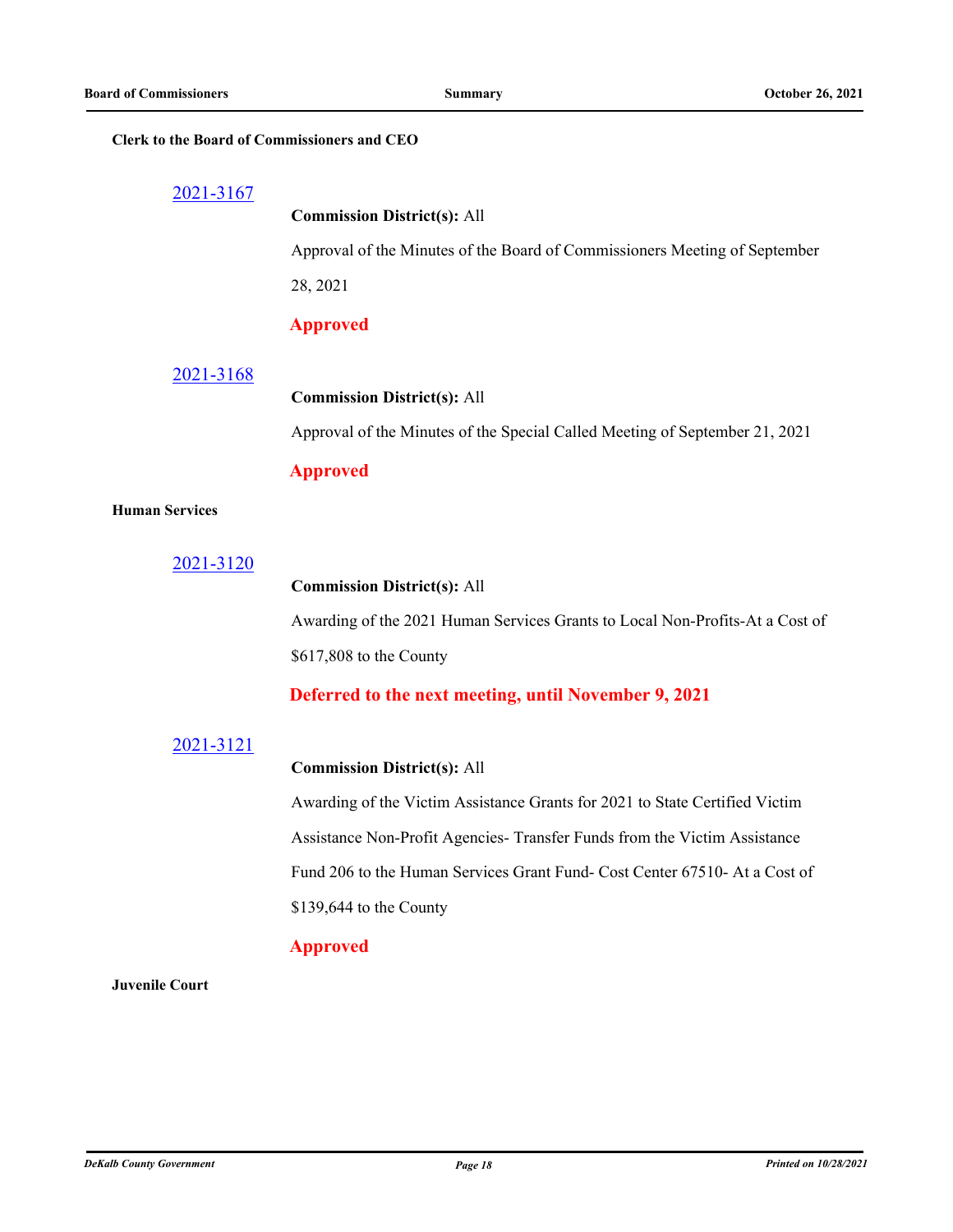**Commission District(s):** All Commission Districts

Participant Fines Grant Fund Account for INSPIRE Family Treatment Court up

to \$150,000.

## **Approved**

## [2021-3125](http://dekalbcountyga.legistar.com/gateway.aspx?m=l&id=/matter.aspx?key=9361)

**Commission District(s):** All Commission Districts

Participant Program Fees Grant Fund Account for INSPIRE Family Treatment

Court up to \$150,000.

### **Approved**

### **Public Works - Transportation**

# 2021-3209 **Commission District(s):** 5 and 7

Panola Road Improvements in City of Stonecrest

**Approved to give COO Williams the authority to craft an IGA with the City of Stonecrest, and have conversations to determine the best course of action, while working alongside Stonecrest to determine how to move forward with the project. COO Williams please come to us after you've had those conversations, developing an IGA of where the money will come from, the funding sources, whether it's in our best interest to go forward with the scoping study, whether we pick up where we left off, as well as the level of commitment from the City of Stonecrest**

### **Purchasing & Contracting**

*Purchasing & Contracting - to FAB Committee*

## [2021-3081](http://dekalbcountyga.legistar.com/gateway.aspx?m=l&id=/matter.aspx?key=9317) **Commission District(s): ALL**

CO - Change Order No. 3 to Contract No. 988895 Print & Mail Services, Electronic Billing Presentment and Data Processing (Annual Contract With 4 Options To Renew): for the Department of Finance-UCO to be used by the Department of Watershed Management (DWM), Public Works-Sanitation and the Peachtree DeKalb Airport. This contract consists of providing customized bill formatting, print and mail services, hosting the County's water and sewer portal and other miscellaneous statements to citizens and businesses. Awarded To Level One, LLC. Amount Not To Exceed: \$576,138.00.

## **Approved**

*Purchasing & Contracting - to PECS Committee*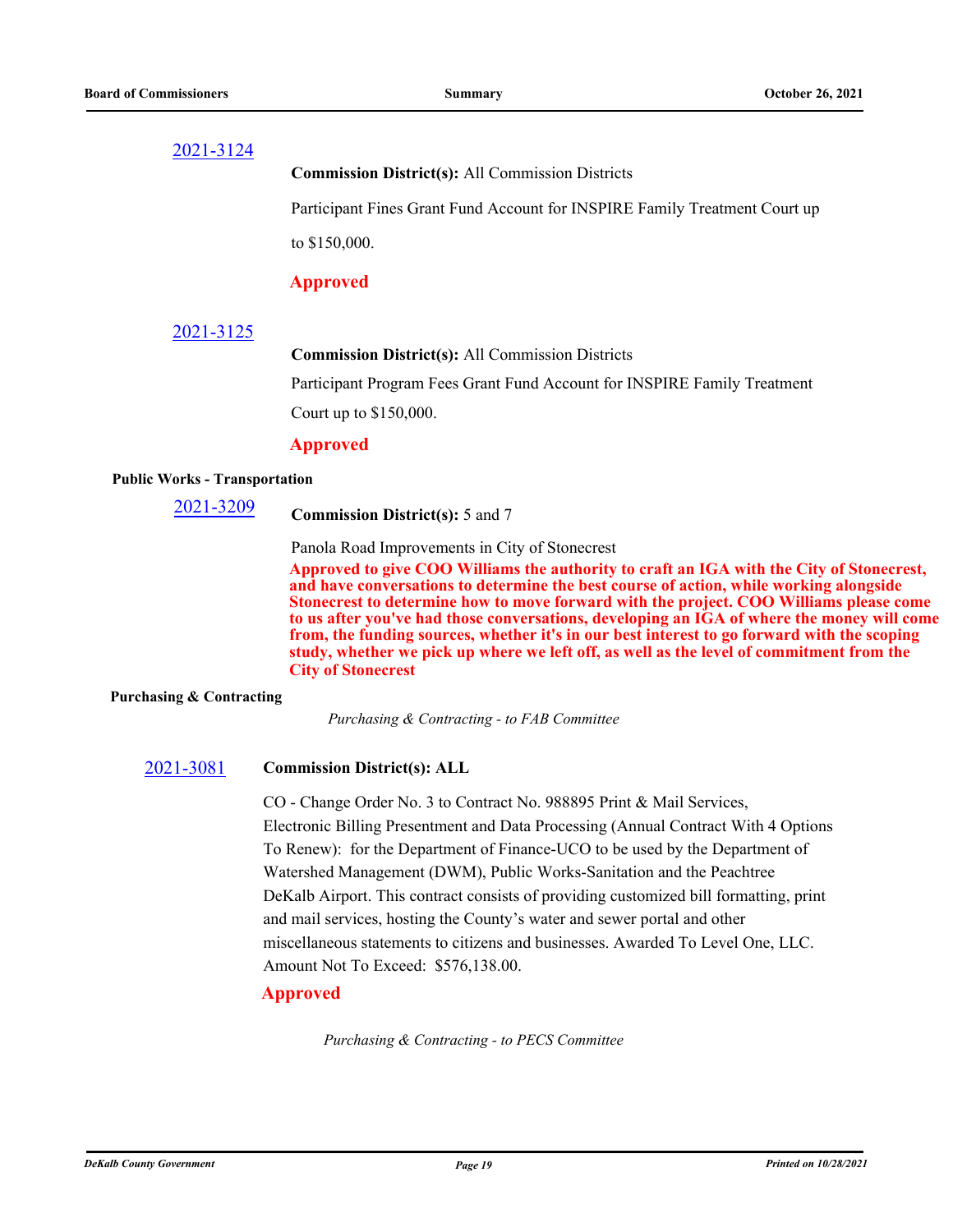#### [2021-3080](http://dekalbcountyga.legistar.com/gateway.aspx?m=l&id=/matter.aspx?key=9316) **Commission District(s): ALL**

CO - Change Order No. 1 to Cooperative Agreement Contract 1237719 for Athletic Surfacing with Related Materials, Supplies, Installation and Services: for use by the Department of Recreation, Parks and Cultural Affairs. This contract consists of the purchase, design construction, and installation of synthetic turf. Awarded to Advanced Sports Group. Amount Not To Exceed: \$6,719,586.00.

**Approved**

#### [2021-3086](http://dekalbcountyga.legistar.com/gateway.aspx?m=l&id=/matter.aspx?key=9322) **Commission District(s): ALL**

CO - Change Order No. 1 to Contracts 1251855 and 1252009 for On-Call Painting and Wallpapering Services (Annual Contract with 2 Options to Renew): for use by the Department of Recreation, Parks and Cultural Affairs. These contracts consist of providing on-call painting and wallpapering services at County-owned facilities. Awarded to: A&D Painting, Inc. and Cleanstar National, Inc. Total Amount Not To Exceed: \$ 250,000.00.

## **Approved**

#### [2021-3090](http://dekalbcountyga.legistar.com/gateway.aspx?m=l&id=/matter.aspx?key=9326) **Commission District(s): Districts 2 & 6**

CA - Cooperative Agreement for Construction Services: for use by the Department of Recreation, Parks and Cultural Affairs (RPCA). Consists of piggybacking off the competitively-let Sourcewell Contract No. GA-ST03-040820-LRI for State of Georgia - Indefinite Quantity Construction Contract - General Construction Contract for the provision of bridge repair services at Mason Mill Park. Awarded to JOC Construction, LLC. Amount Not To Exceed: \$972,055.81.

## **Approved**

*Purchasing & Contracting - to PWI Committee*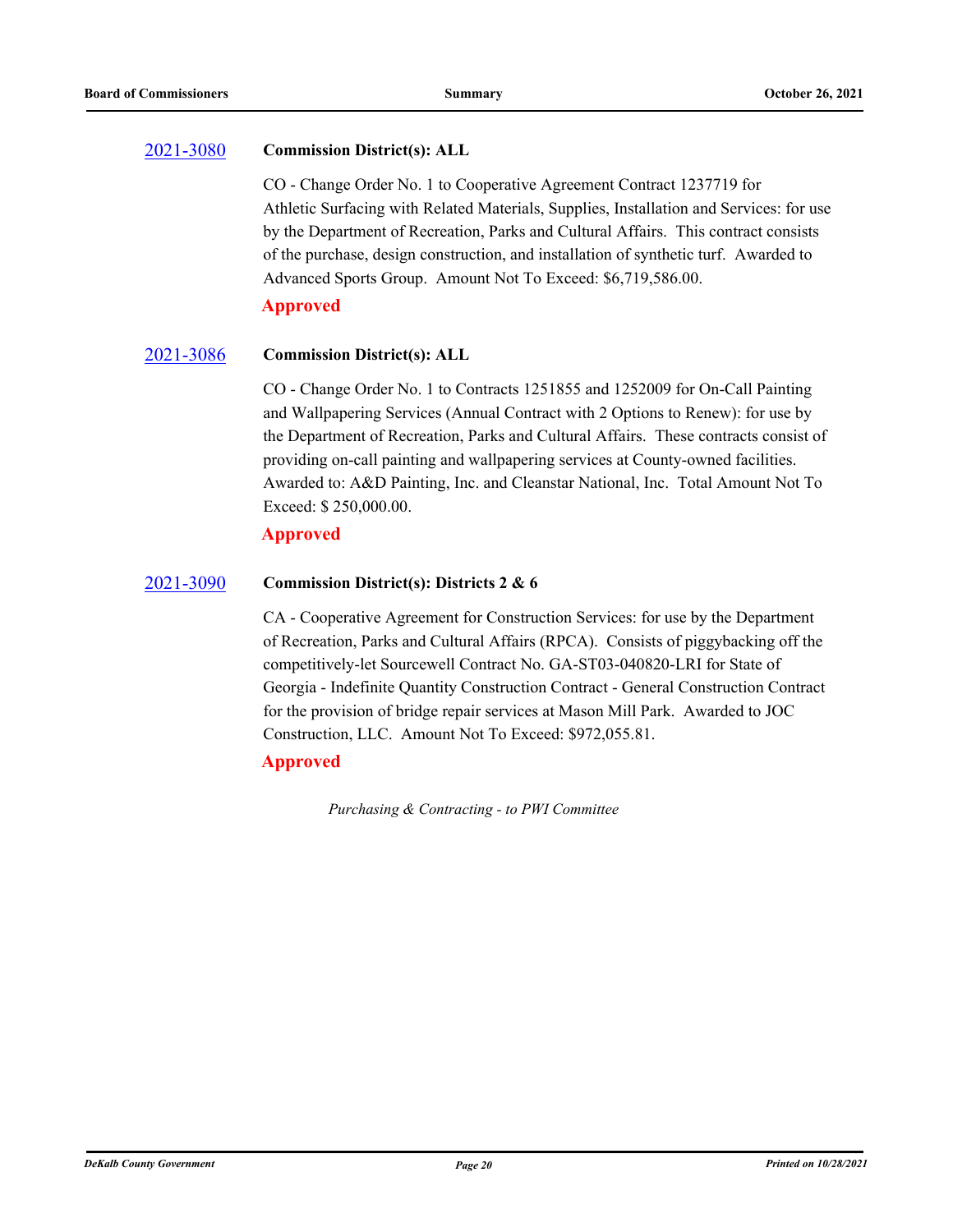### [2021-3015](http://dekalbcountyga.legistar.com/gateway.aspx?m=l&id=/matter.aspx?key=9251) **Commission District(s):** All

RFP - Request for Proposals No. 20-500550 Construction Management Services (Multiyear Contract): for use by the Department of Watershed Management (DWM). Consists of providing on-call construction management services that include pre-construction services, construction inspection, field services, management of meetings, production of progress reports and other related services for water and sewer projects. Recommend award to the three (3) highest scoring proposers: CGA Solutions [Joint Venture of Corporate Environmental Risk Management, LLC (CERM)/Gresham Smith/Atkins North America, Inc.], Tetra Tech, Inc., and EDT-Wade Trim-Reeves JV [Joint Venture of Engineering Design Technologies, Inc. (EDT)/Wade Trim, Inc./RK Reeves and Associates, Inc.]. Total Amount Not to Exceed \$24,743,700.00.

## **Approved the substitute**

### **Recreation, Parks and Cultural Affairs**

## [2021-2807](http://dekalbcountyga.legistar.com/gateway.aspx?m=l&id=/matter.aspx?key=9043)

**Commission District(s):** Districts 4 and 7 Approval of Chapman Farm and Redan Nature Preserve Master Plan

## **Approved**

### **Watershed Management**

## [2021-2997](http://dekalbcountyga.legistar.com/gateway.aspx?m=l&id=/matter.aspx?key=9233)

### **Commission District(s):** All

United States Geological Survey (USGS) 5-Year Agreement

**Deferred to the next meeting, until November 9, 2021**

## **J. COMMENTS FROM THE BOARD**

## **K. EXECUTIVE SESSION**

### **POLICY OF NON-DISCRIMINATION ON THE BASIS OF DISABILITY IN COUNTY SERVICES.**